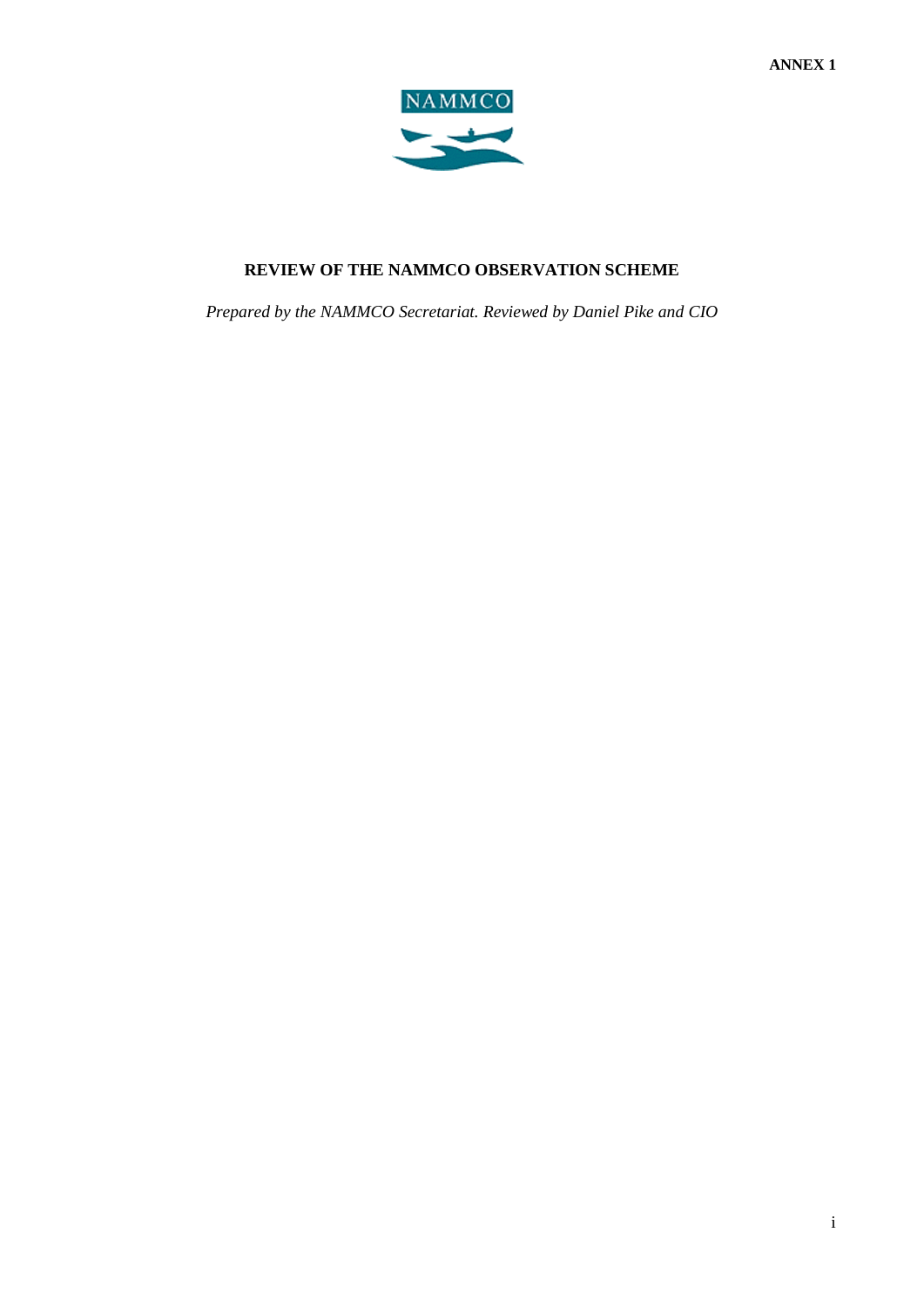# **Contents**

| $\mathbf{1}$   |       |                                                                            |  |
|----------------|-------|----------------------------------------------------------------------------|--|
|                | 1.1   |                                                                            |  |
|                | 1.2   |                                                                            |  |
| $\overline{2}$ |       |                                                                            |  |
|                | 2.1   |                                                                            |  |
|                | 2.2   |                                                                            |  |
| 3              |       |                                                                            |  |
|                | 3.1   |                                                                            |  |
|                | 3.1.1 |                                                                            |  |
|                | 3.1.2 |                                                                            |  |
|                | 3.1.3 |                                                                            |  |
|                | 3.1.4 |                                                                            |  |
|                | 3.1.5 |                                                                            |  |
|                | 3.2   |                                                                            |  |
|                | 3.3   |                                                                            |  |
|                | 3.4   |                                                                            |  |
|                | 3.4.1 |                                                                            |  |
|                | 3.4.2 | Greenland (GL), fin and minke whale, harp seal and harbour porpoise hunt11 |  |
|                | 3.4.3 |                                                                            |  |
|                | 3.4.4 |                                                                            |  |
|                | 3.5   |                                                                            |  |
|                | 3.5.1 |                                                                            |  |
|                | 3.5.2 |                                                                            |  |
|                | 3.5.3 |                                                                            |  |
|                | 3.5.4 |                                                                            |  |
|                | 3.5.5 |                                                                            |  |
|                | 3.5.6 |                                                                            |  |
|                | 3.5.7 |                                                                            |  |
|                | 3.5.8 |                                                                            |  |
| $\overline{4}$ |       |                                                                            |  |
|                |       |                                                                            |  |
|                |       |                                                                            |  |
|                |       |                                                                            |  |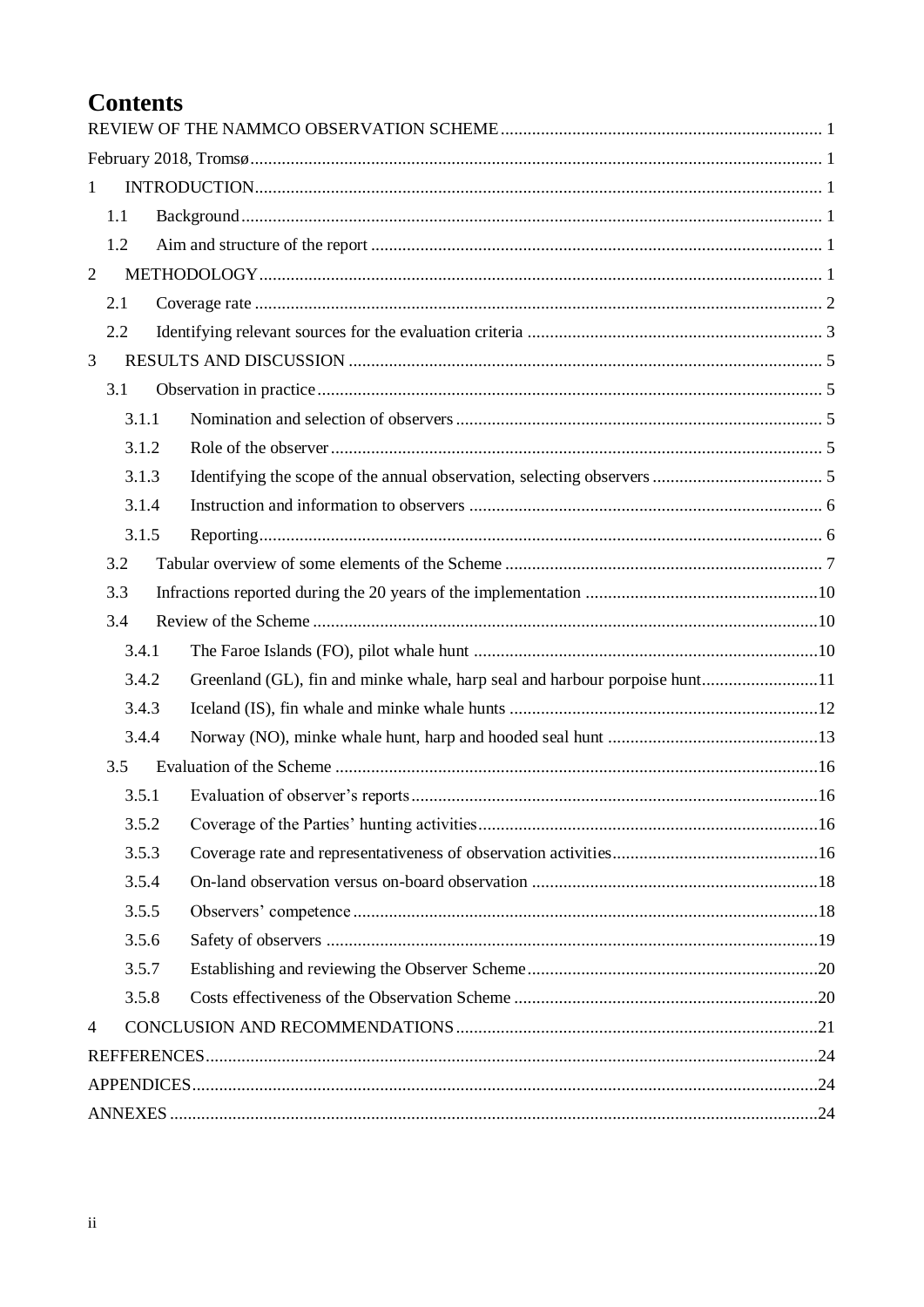## **REVIEW OF THE NAMMCO OBSERVATION SCHEME** November 2018

## <span id="page-2-2"></span><span id="page-2-1"></span><span id="page-2-0"></span>**1 INTRODUCTION**

#### <span id="page-2-3"></span>**1.1 Background**

The North Atlantic Marine Mammal Commission (hereinafter NAMMCO) since 1998 operates an international Observation Scheme (hereinafter often referred as the Scheme). The purpose is to monitor whether national legislation and recommendations made by NAMMCO are implemented and complied with. NAMMCO appoints international observers to monitor sealing and whaling activities in selected areas in NAMMCO member countries under the Provisions of the Joint Control Scheme for the Hunting of Marine  $Mammals<sup>1</sup>$ .

The last review of the Observation Scheme was prepared by the Secretariat for the Committee on Inspection and Observation (hereinafter CIO) meeting in January 2005<sup>2</sup> (Appendix 2). In 2017, the Secretariat undertook to review the Observation scheme for the CIO February meeting 2018.

#### <span id="page-2-4"></span>**1.2 Aim and structure of the report**

The aim of the report is to:

- Review the implementation process of the NAMMCO Observation Scheme;
- Evaluate the Scheme's implementation;
- Recommend possible improvements in any domains related to the implementation process.

The review and evaluation of the Observation Scheme covers the period since its initiation in 1998 until and including 2017.

The report is structured as follows:

Following the introductory section 1, the report is broken into three sections:

- Section 2 "Methodology" clarifies methods used to review and evaluate the Scheme.
- Section 3 "Results and Discussions" is further divided into five sub-sections. The first shows how the observation process is carried out, including how observers are nominated and selected, what precisely is their role and what is the scope of observation. The second gives a tabular overview of some elements of the Scheme, while the third shows which infractions have been identified so far. The fourth sub-section reviews observed hunts. It is organised per member state, in alphabetical order. Emphasis has been placed on numerically expressing the findings, where possible, then to conduct a more precise evaluation and a comparison, where appropriate, with other regional observer programmes. The final sub-section explains the rationale behind the selection of evaluation criteria for the Scheme, before considering each criterion in turn.
- Section 4 "Conclusion and Recommendations", summarises provides the findings and the Secretariat's recommendations for improving the implementation process of the Observation Scheme.

#### <span id="page-2-5"></span>**2 METHODOLOGY**

-

The review of the Scheme is based upon assessing the related NAMMCO documents, such as Provisions of the Joint Control Scheme for the Hunting of Marine Mammals, annual Secretariat's reports on the implementation of the Scheme, observers' reports and diaries and other relevant documents. In addition, some

<sup>&</sup>lt;sup>1</sup> [Provisions of the Joint NAMMCO Control Scheme for the Hunting of Marine Mammals,](https://nammco.no/wp-content/uploads/2017/09/provisions-of-the-joint-nammco-control-scheme-for-the-hunting-of-marine-mammals.pdf) 1997

<sup>2</sup> NAMMCO. 2005. Review of the NAMMCO Observation Scheme. Document NAMMCO I&O-2005-03.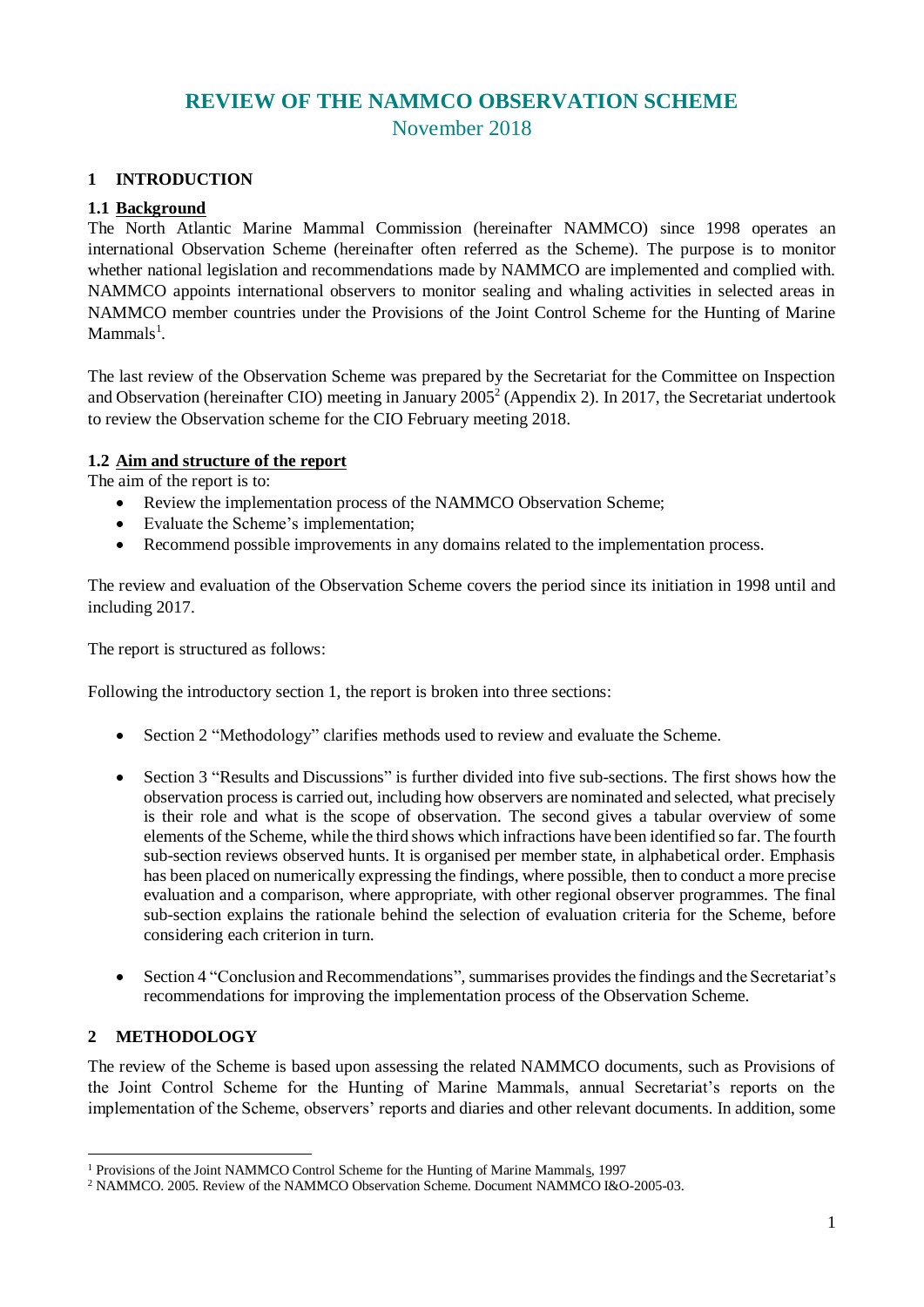more informal methods were used, such as consultations and interviews with key NAMMCO staff. The results are presented as a general overview, as well as per member country.

The evaluation relies on reviewing the implementation of the Scheme in light of criteria based on international instruments relevant to NAMMCO, as well as guidelines, standards and practices from other regional fisheries bodies practices and the Scheme objectives.

#### <span id="page-3-0"></span>**2.1 Coverage rate**

An important parameter for assessing observer programmes is the level of observer coverage, in the NAMMCO case, the percentage of hunting effort observed. The observer coverage is the proportion of observed hunting effort to the total hunting effort. The level of observer coverage can be expressed in three ways:

#### *a) As a fleet observation rate (FOR) - for on-board observation*

The fleet observation rate per season, or season fleet observation rate (FOR), is the percentage of observed hunting vessels to the total number of hunting vessels in a specific season.

The fleet observation rate for observed seasons (OFOR) is the average of the fleet observation rates for all the observed seasons.

The fleet overall observation rate for all seasons since the inception of the scheme, or total fleet observation rate (TFOR), is the average of the season fleet observation rates for all seasons since the inception of the Scheme in 1998, with non-observed season having a fleet observation rate equal to 0.

The FOR is not a very precise representation of the observation coverage, as vessels are observed only part of the season and transit time to the hunting area is not accounted for. Transit time can represent several days in some hunts like minke whaling in the Barents Sea and sealing in the West Ice. A day observation rate would be a better measure for on-board observation activity. The data available from the observer reports did not allow for that to be calculated.

In the case of pilot whaling observation, a FOR could be estimated if the observers were asked to/could board some of the boats participating in a drive. However, this does not seem to have happened and has so far not been specifically asked for and is not applicable.

#### *b) As a catching event observation rate (COR)*

The catching event observation rate (COR) is the ratio of catching events under observation to the total catching events in a specific season. As the FOR above it can be calculated for observed season (OCOR) or for all hunting seasons since 1998 (TCOR).

In the case of the Norwegian sealing, the catching event is defined as every time a group of seals is targeted by the sealers, seals killed and retrieved on board, regardless of the number of seals killed. The COR is not available, as the observers have not been specifically asked to report on the number of catching events observed.

In the case of the Faroese pilot whaling, the catching event is the *grind*, or the pilot whale drive. The observed season observation rate (OCOR) and the total observation rate (TCOR) are calculated in similar ways as above.

#### *c) As a kill observation rate (KOR)*

The kill observation rate (KOR) would be the ratio of individual kill under observation to the total kill events (the total number of animals killed) in a catching event. In the case of large whale hunts, the COR and the KOR will be the same.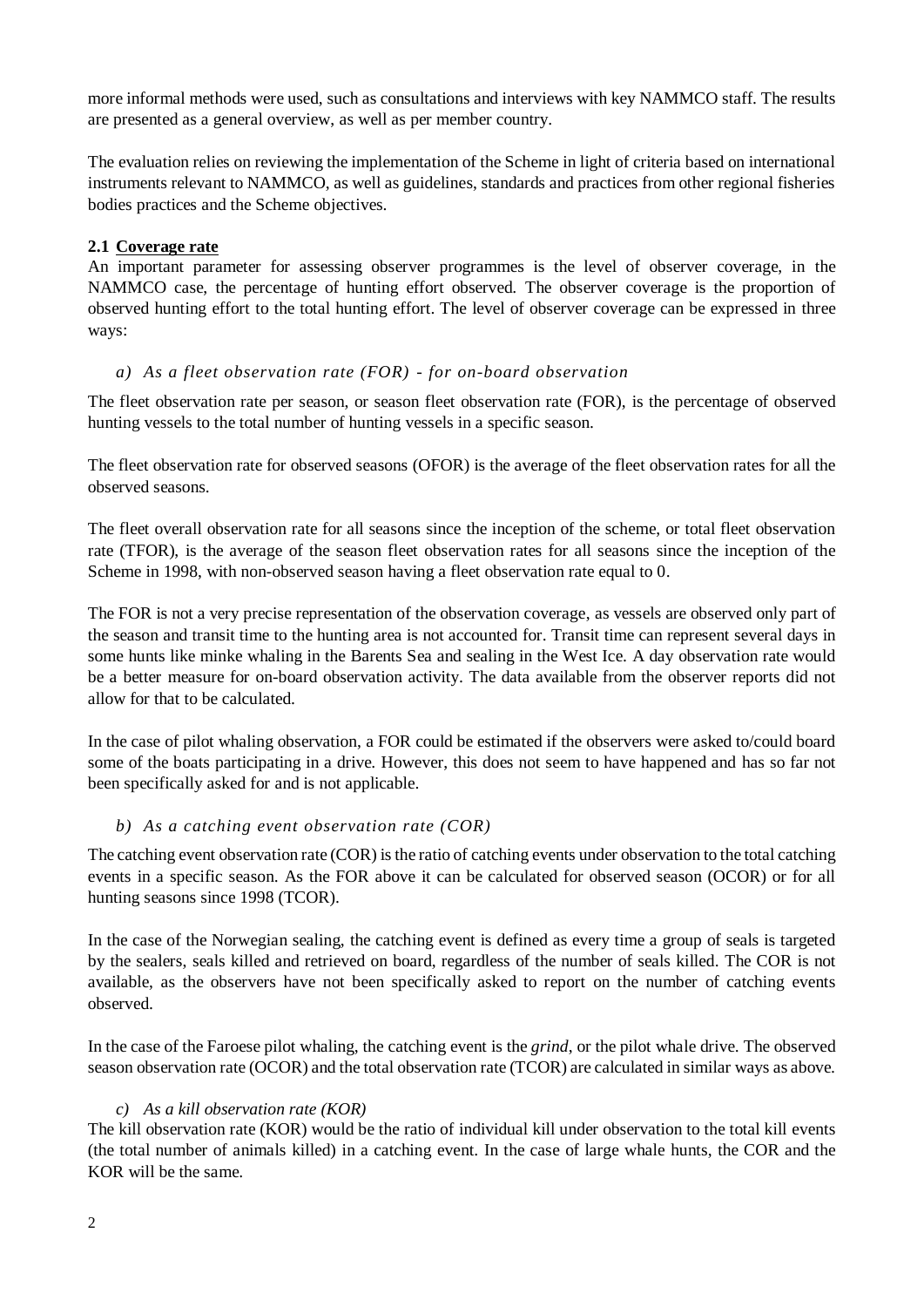However, observers have not been specifically asked to report on individual kill neither for the Norwegian sealing nor the pilot whaling, so a kill observation rate is not available. This is a limitation of the Observation Scheme, as this could otherwise provide further information on the hunting process.

In the case of Greenland, the reporting requirements laid down in the Observation Scheme are quite general and do not always cover the necessary information to allow calculations of most of the different coverage rates. To be able to generate FOR, COR and KOR for all observed hunts will require more precise reporting requirements asked of the observers.

#### <span id="page-4-0"></span>**2.2 Identifying relevant sources for the evaluation criteria**

NAMMCO is recognised by FAO as a regional fisheries body<sup>3</sup>. International legal instruments and guidelines and practices pertaining to fisheries and fisheries bodies were therefore used to identify criteria for evaluating the implementation of the NAMMCO Scheme. This sub-section describes the rationale for this.

State Parties to the Law of the Sea Convention (hereinafter LOSC)<sup>4</sup> have general conservation obligations and responsibilities in their capacities as coastal and flag states. These obligations have been interpreting by the following relevant instruments<sup>5</sup>:

- **The Fish Stocks Agreement<sup>6</sup>**, as it sets out the regime for the conservation and management of straddling and highly migratory fish stocks, by reference to LOSC Annex I. Parts of the Fish Stocks Agreement, and in particular its provisions on regional management constitute generally accepted standards which coastal States must take into account when conserving and managing the living resources in their EEZ;
- **The FAO Code of Conduct<sup>7</sup>**, whilst not a legally binding instrument, mostly reflects customary international law;
- **FAO guidelines for responsible fisheries**<sup>8</sup> supporting the Code of Conduct;
- **RFMO measures** pertaining to observer programmes. These measures can be argued to constitute generally recommended minimum standards;
- **Chatham House Recommended Best Practices for Regional Fisheries Organizations<sup>9</sup>, a document** produced by an expert panel, which was set up following one of the recommendations of the ministerialled Task Force on Illegal, Unreported and Unregulated Fishing on the High Seas.

<sup>3</sup> Se[e http://www.fao.org/fishery/rfb/nammco/en.](http://www.fao.org/fishery/rfb/nammco/en)

<sup>4</sup> UN General Assembly, Convention on the Law of the Sea, 10 December 1982.

<sup>&</sup>lt;sup>5</sup> All parties to the LOSC (which includes the NAMMCO Member States) are under the general obligation to protect and preserve the marine environment pursuant to Art. 192 LOSC in all maritime zones, whether within or beyond national jurisdiction. This includes marine living resources (see the Southern Bluefin Tuna Case), fish as well as marine mammals. This obligation to protect and preserve has to be interpreted quite extensively, including in light of the corpus of international environmental law (see the South China Sea Award).

More specifically, states in their capacity as flag state are under specific obligations to ensure that vessels flying their flag do not undermine these responsibilities (see LOSC Article 94, and Advisory Opinion to the SRFC). This requires taking the necessary administrative measures to ensure that this is so.

States are also, in their capacity as coastal state, under the specific obligation to conserve and manage the living resources in their EEZs so as to ensure that these are not endangered by over-exploitation. In so doing, states must inter alia take into account generally recommended international minimum standards, whether sub-regional, regional or global. The LOSC is therefore a relevant source for evaluating coastal State measures to conserve and manage living resources, including for example by adopting observation schemes. Being a framework convention, the LOSC contains no specific provisions on observation. However, in fulfilment of their obligations, state parties must consider subsequent instruments that do make reference to observation schemes when these measures are part of the general corpus of environmental law (thus informing states' obligations under Art. 192 LOSC) and when these measures match generally recommended standards which coastal and flag States must take into account.

<sup>6</sup> Agreement for the Implementation of the Provisions of the United Nations Convention on the Law of the Sea of 10 December 1982 relating to the Conservation and Management of Straddling Fish Stocks and Highly Migratory Fish Stocks (UN Fish Stocks Agreement).

<sup>7</sup> 1995 FAO Code of Conduct for Responsible Fisheries.

<sup>8</sup>Recent trends in monitoring, control and surveillance systems for capture fisheries. Flewwelling, P.; Cullinan, C.; Balton, D.; Sautter, R.P.; Reynolds, J.E. FAO Fisheries Technical Paper. No. 415. Rome, FAO. 2002.

<sup>&</sup>lt;sup>9</sup>Recommended Best Practices for Regional Fisheries Management Organizations, Report of an independent panel

Michael W. Lodge, David Anderson, Terje Løbach, Gordon Munro, Keith Sainsbury, Anna Willock, The Royal Institute of International Affairs Chatham House, 2007.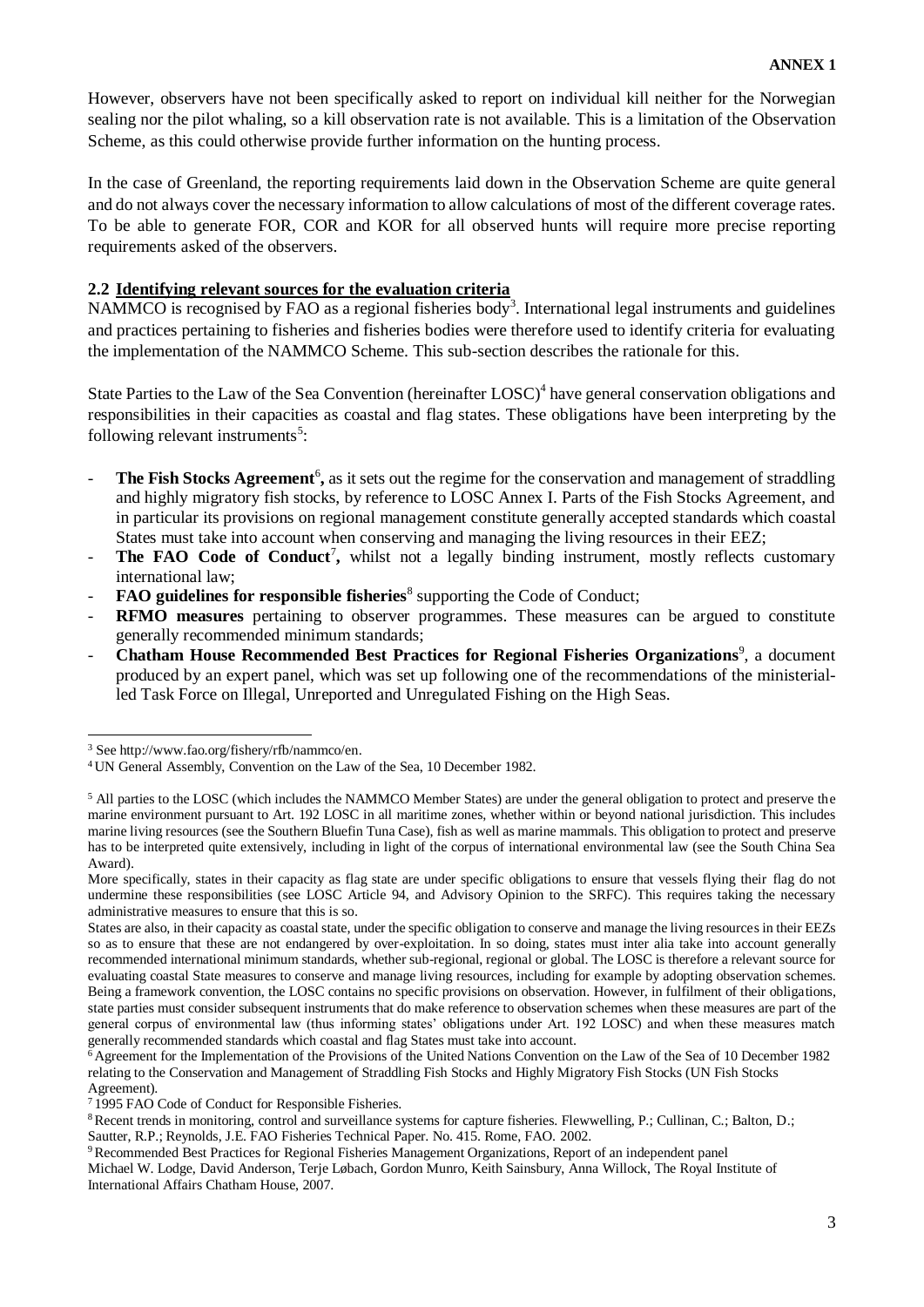These instruments contain what could be considered criteria for evaluating observer programmes of regional fisheries bodies. The relevant criteria for evaluation of the NAMMCO Observation Scheme are as follows:

#### *Coverage rate and representativeness of observation activities*

Best practices among regional fisheries bodies show that the required observer coverage rates are quite variable: in tuna RFMOs a minimum of 5% observation coverage<sup>10</sup> is demanded while CCAMLR's observer programmes calls for the 100%. Full coverage of fishing activities, however, does not appear to be a standard in RFMO practices.<sup>11</sup>

Also, coverage needs must be assessed in line with the specific objectives and issues target of each monitoring programme.

#### *On-land observation versus on-board observation*

General practices of RFMOs show a preference for on-board observation as opposed to on-land observation. The motive for this is the higher effectiveness of the on-board observation, which documents both the process and its result - and issues if any, while on-land observation only documents the result, ignoring the process and its issues $^{12}$ .

#### *Observers' competence and safety of observers*

Observers must be sufficiently qualified and trained. The FAO recognises that "large measure of the success of any observer program depends on the professional competence and personal integrity of the observers"<sup>13</sup>, and lists various criteria in this regard. Of particular relevance are the following:

- observers should not be granted enforcement powers;
- observers should receive appropriate training and evaluation;
- observers must be paid appropriately for their, often hazardous, duties.<sup>14</sup>

#### *Establishing and reviewing the observer programme*

Flag States should where appropriate, implement observer programmes for its vessels as part of the obligation to exercise effective monitoring, control and surveillance (MCS) measures, which include observer programmes. This obligation should be implemented by sub regional or regional fisheries management organisations and arrangements<sup>15</sup> and procedures should be developed to review and assess the effectiveness of compliance and enforcement measures on a regular basis<sup>16</sup>.

#### *Cost effectiveness of the observer programme*

The obligation to implement observer programmes, where appropriate, is deriving from the Fish Stock Agreement and Code of Conduct (see discussion in the paragraph above). The implementation of the observer programme should be fulfilled in good faith, as required by the LOSC<sup>17</sup>. *Good faith* includes considering the cost effectiveness of a programme.

<sup>&</sup>lt;sup>10</sup> Tuna longline fisheries by IATTC and WCPFC where; the ICCAT CPC observer programme which only requires 20% coverage on large pelagic trawlers, longline and baitboat vessels; and the IOTC and CCSBT scientific observer programmes which only require 5% (IOTC) and 10% (CCSBT) coverage. SPRFMO Documents Observer Programmes

<sup>11</sup> Overview of current RFMOs practices is available *inter alia* in SPRFMO Secretariat Document COMM-04-INF-04, Observer Programmes of RFMOs, 2016.

<sup>12</sup>Overview of current RFMOs practices is available *inter alia* in SPRFMO Secretariat Document COMM-04-INF-04, Observer Programmes of RFMOs, 2016.

<sup>13</sup> Supra note 21, p.60.

<sup>14</sup> Ibid, p.61.

<sup>&</sup>lt;sup>15</sup> The Fish Stock Agreement Art. 18(3) and Code of Conduct Art. 7.7.3. This obligation is qualified with the text "as appropriate". however the Chatham House Recommendations note "observer programmes have long been regarded as an essential component of fisheries MCS" (p. 47 Chatham House Recommendations).

 $16$  Supra note 22, p. 66.

<sup>&</sup>lt;sup>17</sup> See LOSC Article 300.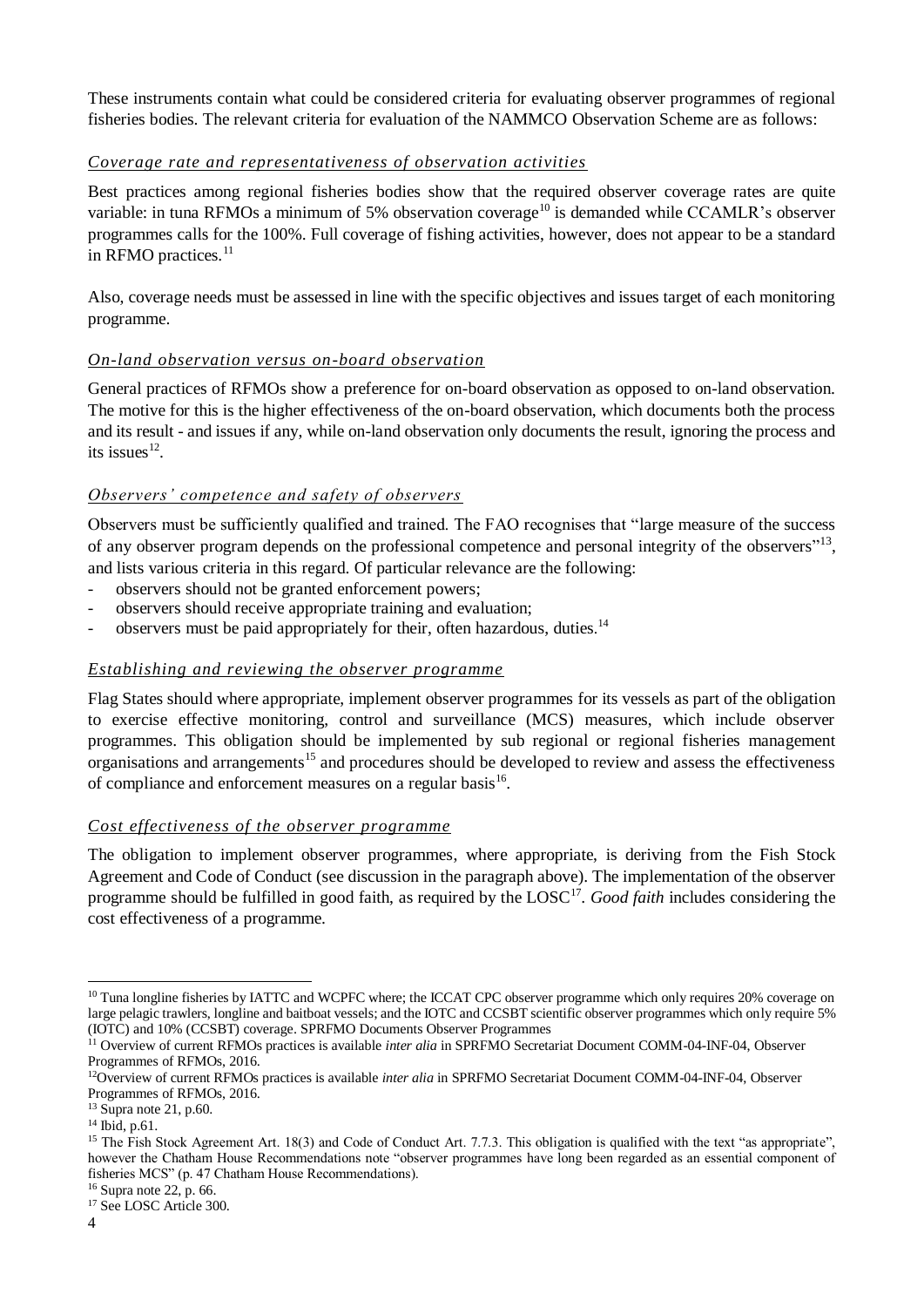## <span id="page-6-0"></span>**3 RESULTS AND DISCUSSION**

## <span id="page-6-1"></span>**3.1 Observation in practice**

## <span id="page-6-2"></span>**3.1.1 Nomination and selection of observers**

Member countries nominate observer candidates which are formally appointed by the Council for each calendar year. From the pool of appointed observers, the Secretariat selects the ones that will be contracted in a specific year. As a rule, NAMMCO observers are required to have at least the same level of qualifications and training as national inspectors and must be familiar with all relevant regulations relating to the activities they observe.

## <span id="page-6-3"></span>**3.1.2 Role of the observer**

The role of the observer is to oversee hunting activities and the national inspection of these, in order to assess whether or not these are carried out in accordance with national legislation. Thus, the observers must be given access to all items of importance for the task at hand such as hunting permits, vessel logbooks, reports of catch, hunting equipment etc.

Observers are required to report immediately any violations of the national regulations but have no authority to intervene in hunting activities in any way. Actions with respect to possible infringements are the responsibility of the national control authorities.

#### <span id="page-6-4"></span>**3.1.3 Identifying the scope of the annual observation, selecting observers**

When the scope and range of the observation for the year is approved by Council (usually in January/February), the Secretariat contacts the observers to find out if and when they can go and for how long.

The selection of observer has been made considering factors like:

- using as many of the approved candidates as possible
- supporting knowledge sharing between NAMMCO countries, i.e., depending on the scope, contracting observers that may benefit from acquiring knowledge on how hunts are conducted other places
- using experienced observers when the activities in question have been special, i.e. when Iceland resumed whaling a very experienced observer was selected
- the availability of observers i.e. when and for how long can the observer be contracted. The observers have as a rule been fully employed persons, who have taken time off to work for NAMMCO. In the Norwegian seal hunt the main challenge has been the potential that the observer would have to be out for up to 8 weeks.

In dialogue with the authorities, information needed for the implementation are gathered, and national contact persons identified. The relevant authorities in the member states are:

- Norway and Iceland: Directorates of Fisheries
- Faroe Islands: Ministry of Fisheries
- Greenland: Ministry of Fisheries and Hunting

Planning the observation season requires different information depending on the hunts being targeted. The time spent planning and coordinating varies according to the target and the number of actors involved, e.g., the number of licenced boats in a season. In the Norwegian minke, whale hunt the number of active vessels in the observed seasons has ranged from 34 to 16 (1998-2016), in Iceland the numbers are 4 to 2. Identifying actual observation period must be coordinated with the availability of observers, i.e. if they have time off from work in the actual period.

For the Norwegian minke whaling, the selection of vessels to observe and contact with the owner/captains has been done by the Secretariat. This also involves determining the most optimal time and place for the observer to board the vessel. The role of the Secretariat in the implementation of the Scheme for the Norwegian minke whaling compared to the other hunts has been much greater, and quite time consuming.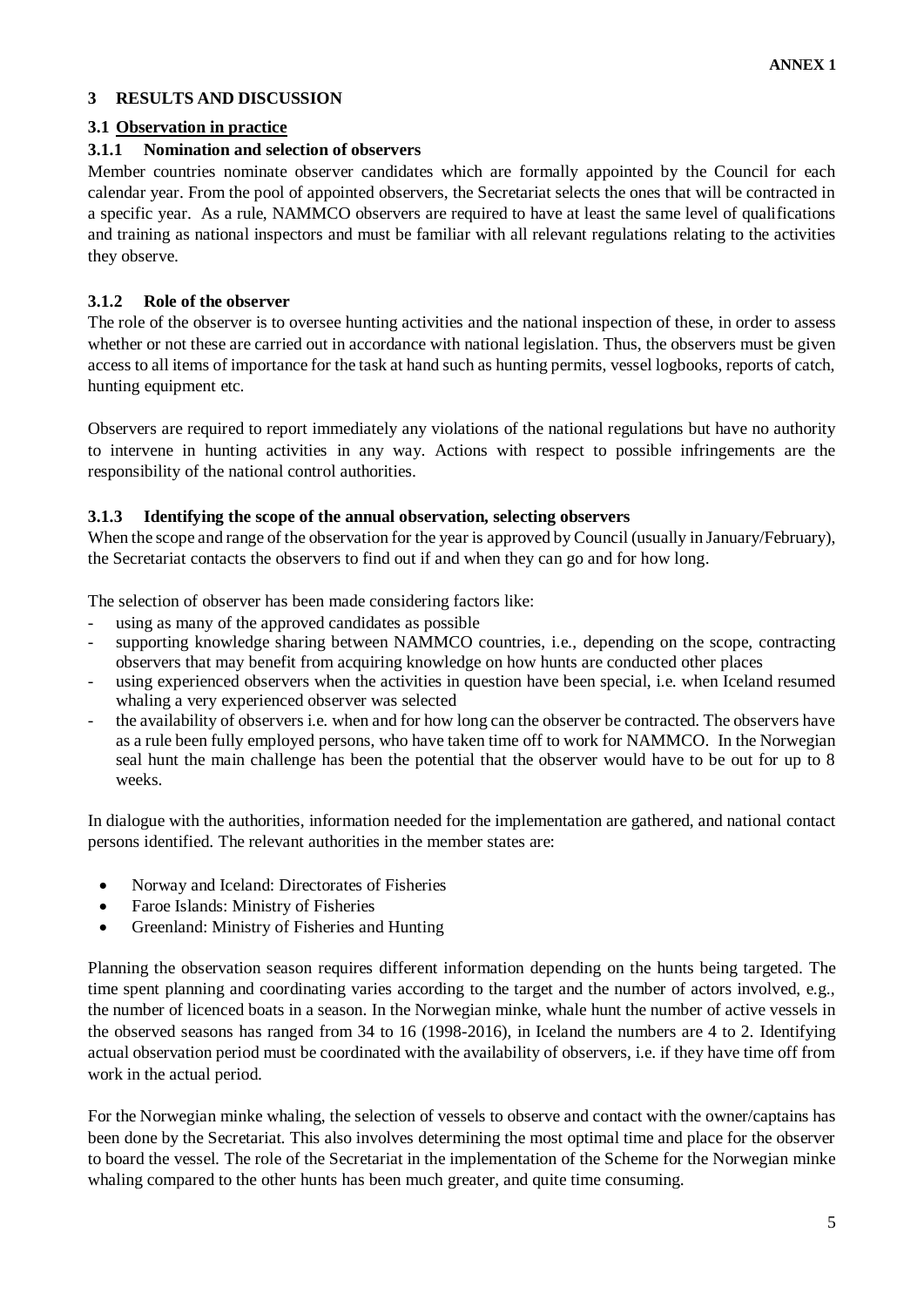In Iceland, given the small number of vessels, the main issue is whether they plan to go hunting and when, and the Directorate of Fisheries has had the direct contact to the captains whereas the Secretariat has coordinated with the observers.

In Norway and Iceland, whaling vessels with harpoon gun are obliged to take an observer on-board if required. This is a condition of the licensing. This is also the case for the pack ice sealing (for Norway see footnote<sup>18</sup>). In Greenland there is no such condition, but hunters shall attempt to notify the wildlife officers in advance of any planned hunting trip. The wildlife officer observes from their own boat, never on-board the hunting boat itself. NAMMCO observers have observed from the wildlife officer boat, and also on-board a hunting boat.

#### <span id="page-7-0"></span>**3.1.4 Instruction and information to observers**

The observer shall conduct the observation activities in accordance with the Guidelines to Section B of the Provisions – Duties and Tasks of the Observer.<sup>19</sup>

To ensure independence and neutrality of the implementation of the Observer Scheme the Secretariat is operating the Scheme with minimum interference from the member states. When the observers have been selected, they receive all necessary documentation and information relevant for their assignment. The Secretariat ensures by communicating with observers that they understand the procedure and what is expected from them.

For Norwegian observation activities the Secretariat coordinates all contact with captains and boat owners and is the contact person for the observers while in Norway.

For observation activities in other countries, this has for practical reasons been done by the responsible authorities in the member country in question. The observers will typically have an initial meeting with representatives from the authorities where among other things the existing regulations and the control list will be reviewed. All observers have a contact person in the country they observe in.

#### <span id="page-7-1"></span>**3.1.5 Reporting**

NAMMCO observers are employed by, and responsible to, NAMMCO alone. They are required to submit written reports to the NAMMCO Secretariat at the end of their assignment, using the mandatory forms (see Annex 3). They have also been asked to submit a diary for the use of the Secretariat. Otherwise it is a strict requirement for the observers to maintain the confidentiality of their observations. In the case of infringements of regulations, the observer shall send a written report with copy to flag state and owner of vessel<sup>20</sup>. The Secretariat compiles an overview of observation activities each year for the annual review of the NAMMCO Council. The observer reports are sent to the national authorities after the season.

1

<sup>&</sup>lt;sup>18</sup> Norwegian annual national regulation require that observers must be admitted on-board all vessels should this be decided.

<sup>&</sup>lt;sup>19</sup> [Provisions of the Joint NAMMCO Control Scheme for the Hunting of Marine Mammals: Guidelines to Section B –](https://nammco.no/wp-content/uploads/2017/09/provisions-of-the-joint-nammco-control-scheme-for-the-hunting-of-marine-mammals.pdf) International [Observation Scheme / AD B.2.5 –](https://nammco.no/wp-content/uploads/2017/09/provisions-of-the-joint-nammco-control-scheme-for-the-hunting-of-marine-mammals.pdf) Duties and tasks of the Observers

<sup>&</sup>lt;sup>20</sup> NAMMCO Guidelines to Section B, 6. And 7.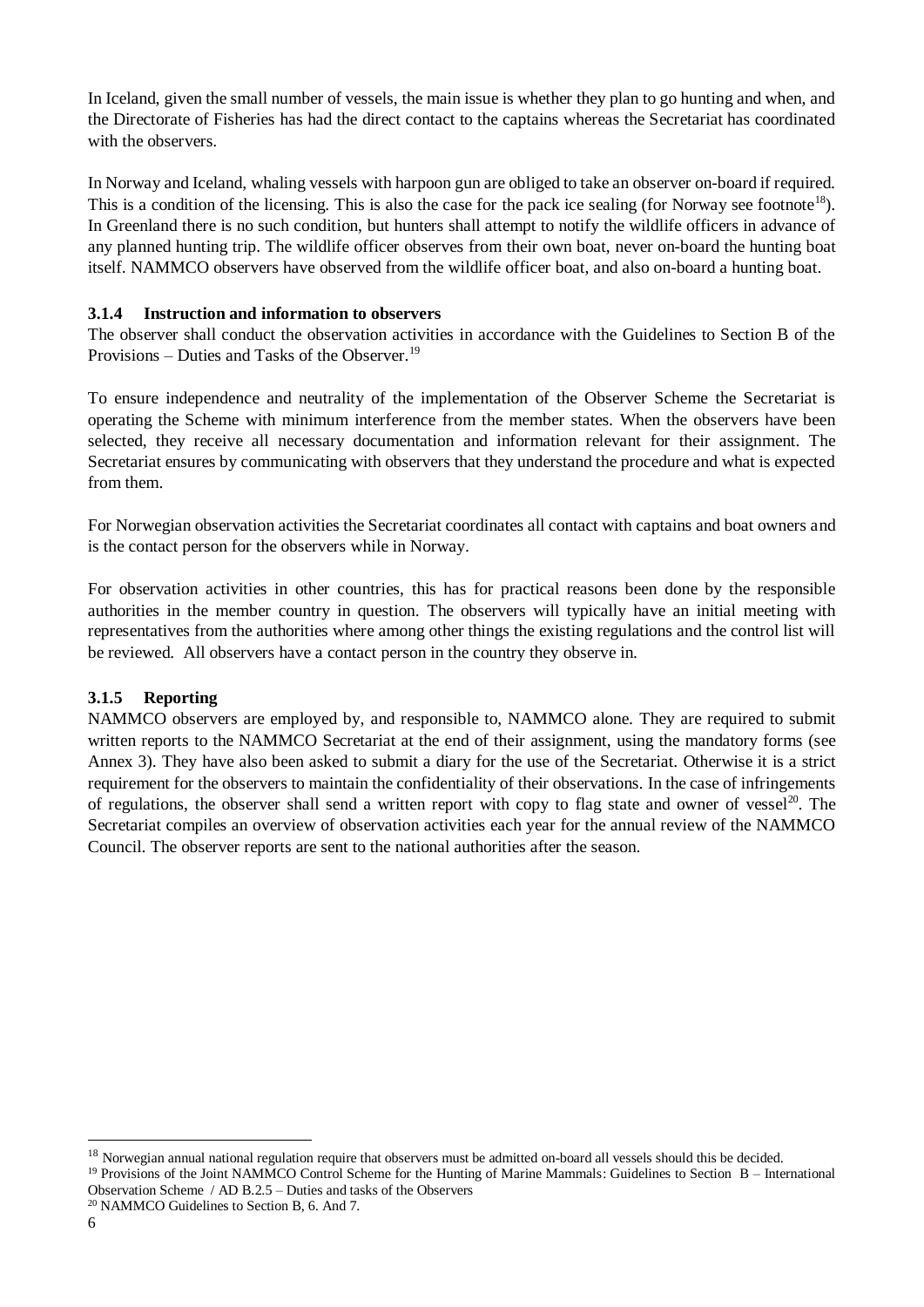#### <span id="page-8-0"></span>**3.2 Tabular overview of some elements of the Scheme**

Figure 1 shows the key milestones events since the Observation Scheme came into force.

#### *Figure 1: Observation Scheme (OS) milestone events*



*All milestone events chronologically* 

1996 – The Provisions of the Joint NAMMCO Control Scheme was approved by NAMMCO Council

1997 – Adoption of Guidelines to Section B

1998 – The Observation Scheme is implemented

2002 – Introduction of on-board vessels observation

2003 – Selectiveness, as opposed to comprehensiveness, of observation activities scope

2005 – First Review of the Observation Scheme

2006 – Provisions of the Joint NAMMCO Control Scheme text was amended

2009 – Provisions of the Joint NAMMCO Scheme were revised to incorporate new developments like electronic monitoring.

2010 – First observation of fin and minke whale hunts in Iceland

2018– Second Review of the Observation Scheme

Table 1 offers an overview of which hunts have been observed each year. The dotted line indicates the moment when on-board observation was implemented (2002), while the black line marks the period from 2003 onwards – when the scope of the observation became selective (not all regions and activities were observed each season).

#### *Table 1: Overview of the yearly scope of observation*

|                                           |      |      |                                                             |      | comperhensihve selective |      |      |      |      |      |      |      |      |      |      |      |      |      |      |      |
|-------------------------------------------|------|------|-------------------------------------------------------------|------|--------------------------|------|------|------|------|------|------|------|------|------|------|------|------|------|------|------|
|                                           |      |      | on-land observations on-board observations (where possible) |      |                          |      |      |      |      |      |      |      |      |      |      |      |      |      |      |      |
| Year                                      | 1998 | 1999 | 2000                                                        | 2001 | 2002                     | 2003 | 2004 | 2005 | 2006 | 2007 | 2008 | 2009 | 2010 | 2011 | 2012 | 2013 | 2014 | 2015 | 2016 | 2017 |
| NO Minke whale                            |      |      |                                                             |      |                          |      |      |      |      |      |      |      |      |      |      |      |      |      |      |      |
| NO Harp & Hooded seal                     |      |      |                                                             |      |                          |      |      |      |      |      |      |      |      |      |      |      |      |      |      |      |
| IS Fin whale                              |      |      |                                                             |      |                          |      |      |      |      |      |      |      |      |      |      |      |      |      |      |      |
| IS Minke whale                            |      |      |                                                             |      |                          |      |      |      |      |      |      |      |      |      |      |      |      |      |      |      |
| FO Pilot whale                            |      |      |                                                             |      |                          |      |      |      |      |      |      |      |      |      |      |      |      |      |      |      |
| GL all hunts                              |      |      |                                                             |      |                          |      |      |      |      |      |      |      |      |      |      |      |      |      |      |      |
| *Cells marked in grey are observed events |      |      |                                                             |      |                          |      |      |      |      |      |      |      |      |      |      |      |      |      |      |      |

\* Pink cells are years when there was no hunt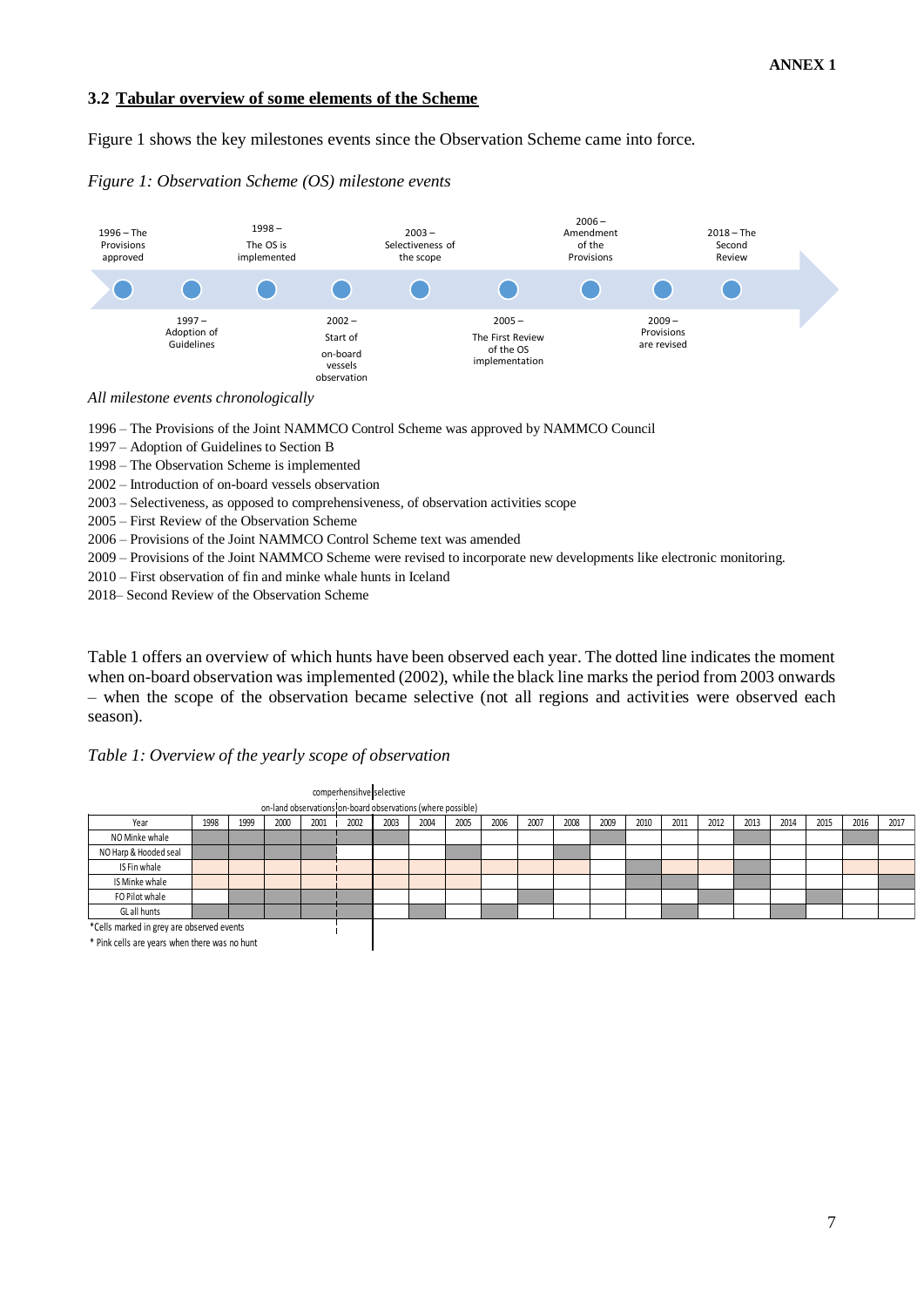

Figure 2 shows that the frequency (number of years) of observation for each hunt observed varies very much.

*Figure 2: Number of years the different hunts were observed in the period 1998-2017*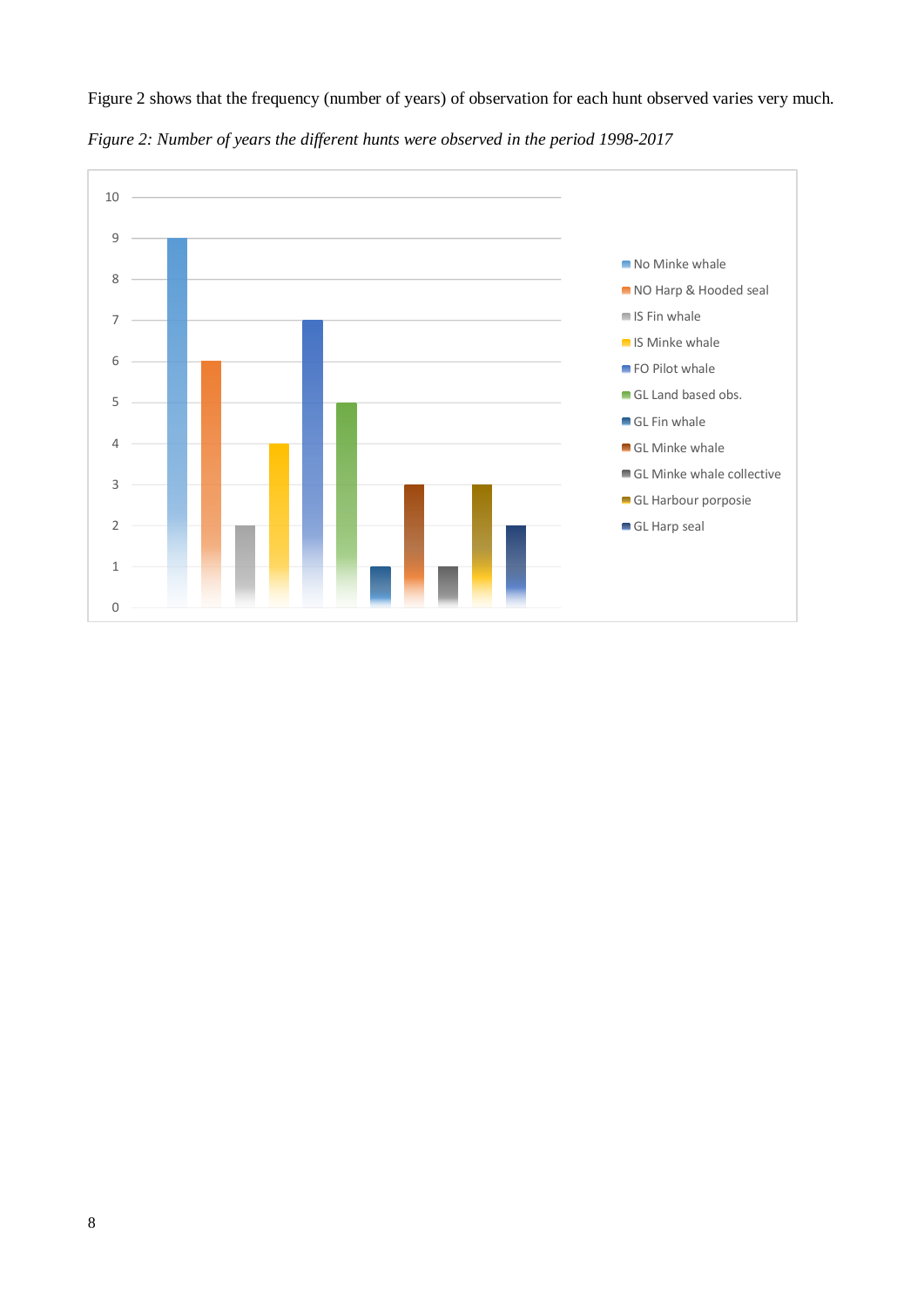Table 2 provides a comprehensive overview of types of hunts in NAMMCO member countries.

| Country       | Species / stocks                                                                           | <b>Type of hunt</b>                    | Platform <sup>*1</sup> and conditions                                                                           | <b>Dispatching mean</b>                            | Years observed *2                   |
|---------------|--------------------------------------------------------------------------------------------|----------------------------------------|-----------------------------------------------------------------------------------------------------------------|----------------------------------------------------|-------------------------------------|
|               | Pilot whale                                                                                | drive                                  | boats, killing from beach                                                                                       | spinal lance                                       | 1999-2001*, 2002, 2007, 2012, 2015  |
|               | Dolphins                                                                                   | drive                                  | boats, killing from beach                                                                                       | spinal lance                                       |                                     |
| <b>Faroes</b> | Harbour porpoise                                                                           | recreational                           | boat                                                                                                            | shotguns with pellets cartridges                   |                                     |
|               | Grey seal                                                                                  | reduction purposes<br>around fish farm | boat/land                                                                                                       | rifle                                              |                                     |
|               | Bowhead whale                                                                              | professional                           | 3 boats                                                                                                         | harpoon cannon                                     |                                     |
|               | Fin whale                                                                                  | professional                           | 2 boats or larger boat                                                                                          | harpoon cannon                                     | 2006                                |
|               | Humpback whale                                                                             | professional                           | 1 boat                                                                                                          | harpoon cannon                                     |                                     |
|               | Minke whale                                                                                | professional                           | 1 boat                                                                                                          | harpoon cannon                                     | 2002, 2004, 2006, 2011, 2014        |
|               | Minke whale - collective                                                                   | professional                           | minimum 5 skiffs/open motor boats                                                                               | rifle                                              | 2011                                |
|               | Bottlenose whale                                                                           | professional/recreational              | open motor boats - collective                                                                                   | rifle                                              |                                     |
|               | Killer whale                                                                               | professional/recreational              | open motor boats - collective                                                                                   | rifle                                              |                                     |
|               | Pilot whale                                                                                | professional/recreational              | open motor boats - collective                                                                                   | rifle                                              |                                     |
|               | Harbour porpoise                                                                           | professional/recreational              | open motor boats - collective                                                                                   | rifle                                              | 2004, 2006, 2014                    |
|               | Dolphins                                                                                   | professional/recreational              | open motor boats - collective                                                                                   | rifle                                              |                                     |
|               | Beluga (North - Qaanaaq)                                                                   | professional/recreational              | open motor boats/kayaks - collective                                                                            | harpoon and rifle                                  |                                     |
|               | Beluga (Central)                                                                           | professional/recreational              | open motor boats/kayaks - collective                                                                            | harpoon and rifle                                  |                                     |
|               | Beluga (South)                                                                             | professional/recreational              | open motor boats/kayaks - collective                                                                            | harpoon and rifle                                  |                                     |
|               | Beluga (East GL)                                                                           | professional/recreational              | open motor boats/kayaks - collective                                                                            | harpoon and rifle                                  |                                     |
|               | Narwhal/Beluga                                                                             | professional/recreational              | open water/under sea ice                                                                                        | net                                                |                                     |
| Greenland*3   | Narwhal (Inglefield<br><b>Bredning and Smith Sound)</b>                                    | professional/recreational              | open motor boats/kayaks - collective                                                                            | harpoon and rifle                                  |                                     |
|               | Narwhal (Melville Bay)                                                                     | professional/recreational              | open motor boats/kayaks - collective                                                                            | harpoon and rifle                                  |                                     |
|               | Narwhal (Uummannag and                                                                     | professional/recreational              | open motor boats/kayaks - collective                                                                            | harpoon and rifle                                  |                                     |
|               | Disko Bay)                                                                                 |                                        |                                                                                                                 |                                                    |                                     |
|               | Narwhal East Greenland<br>Walrus (Qaanaaq) Baffin                                          | professional/recreational              | open motor boats/kayaks - collective                                                                            | harpoon and rifle                                  |                                     |
|               | Bay stock                                                                                  | professional                           | open water-from floe edge                                                                                       | harpoon, rifle, lance                              |                                     |
|               | Walrus (West Greenland)<br>Southest Baffin Island                                          | professional                           | open water-from floe edge                                                                                       | harpoon, rifle, lance                              |                                     |
|               | Walrus (East Greenland)                                                                    | professional                           | open water-from floe edge                                                                                       | harpoon, rifle, lance                              |                                     |
|               | Harp seal                                                                                  | professiona/recreational               | boat                                                                                                            | rifle                                              | 2011, 2014                          |
|               | Hooded seal                                                                                | professiona/recreational               | boat                                                                                                            | rifle                                              |                                     |
|               | Bearded seal                                                                               | professiona/recreational               | boat                                                                                                            | rifle                                              |                                     |
|               | Ringed seal                                                                                | professiona/recreational               | on the ice<br>from ice edge (with kayak or small                                                                | rifle                                              |                                     |
|               | Ringed seal                                                                                | professiona/recreational               | boat to haul out)                                                                                               | rifle                                              |                                     |
|               | Ringed seal                                                                                | professiona/recreational               | ice                                                                                                             | net                                                |                                     |
|               | Harbour seal                                                                               | protected 2010                         |                                                                                                                 |                                                    | 2006                                |
|               | Fin whale                                                                                  | professional                           | boat                                                                                                            | harpoon cannon                                     | 2010, 2013                          |
|               | Minke whale                                                                                | professional<br>reduction purposes     | boat                                                                                                            | harpoon cannon                                     | 2010, 2011, 2013, 2017              |
| Iceland       | Grey seal                                                                                  | around fish farm                       | land, in rivers' mouth                                                                                          | rifle & club                                       |                                     |
|               | Harbour seal                                                                               | reduction purposes                     | land, in rivers' mouth                                                                                          | net                                                |                                     |
|               | Minke whale                                                                                | around fish farm<br>boat               | boat                                                                                                            | harpoon cannon (penthrite                          | 1998-2001*, 2002, 2003, 2009, 2013, |
|               | Harp seal                                                                                  | boat-ice                               | Main vessel, small boat or ice                                                                                  | grenade)/back-up rifle<br>rifle + hakapik (adults) | 2016<br>1998-2001*, 2005, 2008      |
|               | Hooded seal                                                                                | protected 2007                         |                                                                                                                 | rifle + hakapik/slagkrok (pups)                    | 1998-2001*, 2005                    |
|               |                                                                                            |                                        | hunter laying on land, animal on                                                                                |                                                    |                                     |
| <b>Norway</b> | Grey seal                                                                                  | recreational                           | land or in water                                                                                                | rifle                                              |                                     |
|               | Harbour seal                                                                               | recreational                           | hunter laying on land, animal on<br>land or in water                                                            | rifle                                              |                                     |
|               | Ringed seal (Svalbard)                                                                     | recreational                           | hunter laying on land, animal on ice,<br>land or in water (16.08 - 30.11)                                       | rifle                                              |                                     |
|               | Bearded seal (Svalbard)                                                                    | recreational                           | hunter laying on land, animal on<br>land, ice or in water                                                       | rifle                                              |                                     |
|               | * Before 2002, observations are land based only                                            |                                        |                                                                                                                 |                                                    |                                     |
|               | *1 Platforms mentioned is somtimes mandatory or the most usual platform used for that hunt |                                        |                                                                                                                 |                                                    |                                     |
|               |                                                                                            |                                        | *2 Covers the whole hunting process (the chase, the kill) and not all observations resulted in successful catch |                                                    |                                     |
|               |                                                                                            |                                        | *3 1998-2001; only landbased observations, 2002 onwards a combination of land based and out at sea              |                                                    |                                     |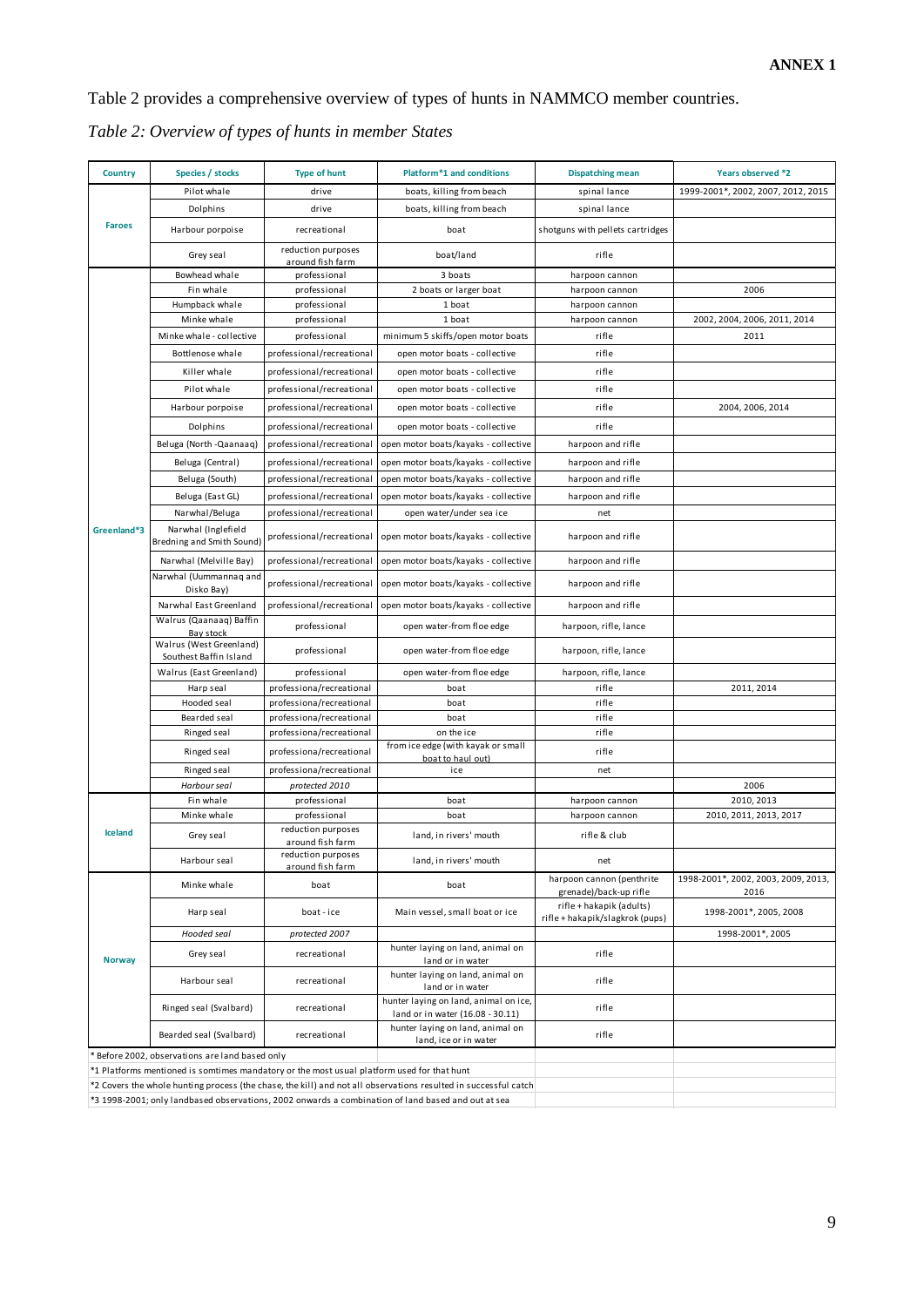## <span id="page-11-0"></span>**3.3 Infractions reported during the 20 years of the implementation**

Two cases of infractions have been reported during the 20 years the Scheme has been running. Both occurred in 2001. In Greenland, the observer noted that two vessels did not have the proper line or trawler winch onboard as required by national law, but instead were equipped with a hydraulic "power block" mounted on the boom. In Norway, the observer was denied access to a minke whaling vessel, which is contrary to the license requirement.

## <span id="page-11-1"></span>**3.4 Review of the Scheme**

## <span id="page-11-2"></span>**3.4.1 The Faroe Islands (FO), pilot whale hunt**

## *General*

Observation in the Faroe Islands has only targeted the pilot whale drive hunt (Table 1). The Faroese pilot whale hunt has been observed seven times, or 35% of the 20 years covered by the Scheme. Hunting takes place yearround, but 67% of the drives occur in the period July – September with a peak in August. Observers were usually sent during the "peak" hunting period to maximise the likelihood of observing a drive hunt. The opportunistic nature of the pilot whale hunt makes the observation effectiveness rather low, and a "best" observation period is difficult to identify. For example, there were six drives (grinds) of pilot whales in 2015, but only one happened during the 44 days the observer was present.

#### *Coverage rate*

The observation coverage rate in the Faroes (COR) is calculated as the ratio of total grinds and observed grinds per year (table 3).

#### *Table 3: Overview of drive hunt observation in the Faroe Islands*

*(observed years are marked grey - the number are based on available catch data from 1998 onwards as reported in the Annual Progress Reports to NAMMCO)*

| Year                                                          | 1998 l   | 1999 | 2000 | 200              | 2002     | 2003 | 2004     | 2005     | <b>2006</b> | 2007    | 2008     | 2009 | <b>2010</b> | 2011 | 2012           | 2013     |                | 2014 2015   | 2016     | 2017         |
|---------------------------------------------------------------|----------|------|------|------------------|----------|------|----------|----------|-------------|---------|----------|------|-------------|------|----------------|----------|----------------|-------------|----------|--------------|
| No. of drive<br>hunts                                         | 12       |      | 13   | 21               | 23       | 11   | 14       | 10       | 22          | 11      | з        | 10   | 16          | 9    | 11             | 12       | 3              |             | 6        | 24           |
| No. of pilot<br>whale drive<br>hunts                          | 8        | 3    | 9    | 11               | 10       | 5    | 9        | 6        | 11          | 10      | $\Omega$ | 3    | 14          | 9    | 10             | 11       | $\overline{2}$ | 6.          | 6        | 19           |
| Catch of pilot<br>whales                                      | 815      | 608  | 588  | 918              | 626      | 503  | 1100     | 302      | 856         | 633     | 0        | 310  | 1107        | 726  | 713            | 1104     | 48             | 501         | 295      | 1203         |
| Drives occurred<br>while the<br>observer was in<br>the Faroes |          |      | B    |                  |          |      |          |          |             | V.      |          |      |             |      | V.             |          |                |             |          |              |
| Observed pilot<br>whale drive<br>hunts                        | $\Omega$ |      | v.   |                  | т        | 0    | $\Omega$ | $\Omega$ | 0           |         | $\Omega$ | 0    | $\Omega$    | Ω    | $\blacksquare$ | $\Omega$ | 0              | ш           | $\Omega$ |              |
| <b>COR</b>                                                    | $\Omega$ |      |      | 12.5 15.38 4.762 | $\Omega$ | 0l   | O        | o        |             | 0 9.091 | οı       | n    | n           |      | 0 9.091        | $\Omega$ |                | $0$   14.29 | 0l       | $\mathbf{o}$ |
| OCOR - average of the COR for the observed seasons            |          |      |      |                  |          |      |          |          |             |         |          |      |             | 9.3  |                |          |                |             |          |              |
| TCOR - average of the COR for all seasons                     |          |      |      |                  |          |      |          |          |             |         |          |      |             | 3.26 |                |          |                |             |          |              |

The catching event observation rate for observed seasons (OCOR) is around 9% and the total catching event observation rate (TCOR) is about 3%. About 68% of the grinds occurring while an observer was in the Faroes were observed.

#### *Comments*

Most of the drive hunts taking place in the Faroes are pilot whales (around 68% since 1998), the others are mostly white sided and bottlenose dolphins<sup>21</sup>, and only the former have been observed.

Compared to other NAMMCO observation targets, the efficiency of the Observation Scheme is lowest in the Faroes, because of the opportunistic character of the hunt, and the fact that there is only the drive hunts that are observed. Unless some of the observers 'waiting hours' are transformed to 'effective working hours' with some other tasks performed in the interests of NAMMCO, the Observation Scheme in the Faroes will remain inefficient.

<sup>1</sup>  $21$  See [whaling.fo](http://www.whaling.fo/en/regulated/450-years-of-statistics/catches/)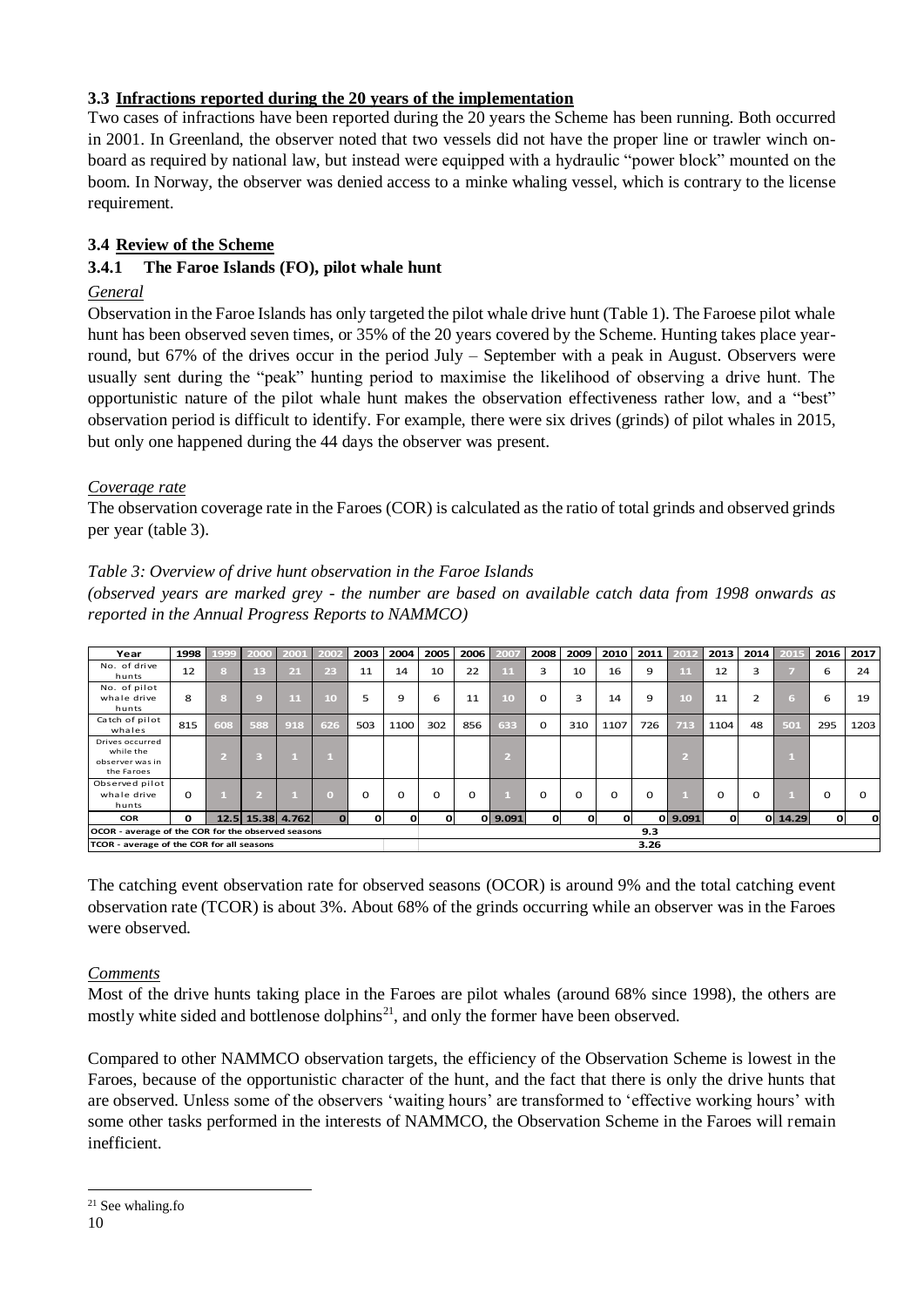Only 60% of the grinds occurring while an observer was present in the Faroes were observed. The observation should be organized to increase and maximise the observation rate of the drives.

At present, it is not possible to assess the number of individual whale kill observed (KOR) or the qualification of the individual hunter as the observers have not been specifically asked to observe and report on that. Such information would be valuable and could be considered an element to be integrated in the mandate of the observer. Although, the observer will only be able to observe a few kills, due to the nature of a grind where up to hundreds of animals can be killed during a short period of time, this would increase the value of the observation activity.

#### <span id="page-12-0"></span>**3.4.2 Greenland (GL), fin and minke whale, harp seal and harbour porpoise hunt**

#### *General*

Hunting in Greenland is complex with a broad mixture of hunting methods and target species (table 2). Minke, fin, bowhead and humpback whales are hunted with a harpoon gun from boats. The collective minke whale hunt is carried out in settlements without harpoon gun boats, normally by around 8 -10 skiffs. Harbour porpoise, white-sided and white-beaked dolphins, long finned pilot whales, killer whales, narwhal and beluga are shot with a rifle in a collective hunt from small, open motorboats. In East and North Greenland, hunters are allowed to hunt with nets. Seal hunters focus on hunting harp seals, ringed seals and hooded seals; the former two being by far the most dominant.<sup>22</sup>

Hunting activities in Greenland are the most subsistence based hunts in the NAMMCO countries. Many hunters in Greenland are both fishermen and hunters and will switch between activities pertaining to "prey" availability and needs.

#### *Observation activities*

Hunting activities in Greenland were the target of NAMMCO's observation activities nine times, or 45% of the 20 years since 1998. The rule has been that only one observer has been active during a season with the exception of 2004, where three observers were present.

From 1998 to 2001, observations in Greenland were land-based and focused on observing the landing/flensing and sale of products at "brættet" – the local market. From 2002 onwards, with the introduction of on-board observations, the observers in Greenland have observed both on land and at sea. Due to the opportunistic character of hunting activities in Greenland, observers have been instructed to observe any hunts that occurred during their stay. The following are examples of observations during some of the seasons:

In 2004, the three observers did both land based and on-board observations of whaling and sealing activities. They all observed the landings of seals and harbour porpoises. One observer also reported the chase, harpooning, and later the flensing of one minke whale.

In 2011, the observations were both land based and on-board three different vessels. The following was observed: two seal hunts, three minke whale hunts (two harpoon hunts and one communal rifle hunt involving 10 boats), flensing sites, the local markets and the landing and delivery sites<sup>23</sup>.

In 2014, the observer participated in one hunt for minke whales, but only seals and one harbour porpoise were caught during this trip. Although the observer travelled around to different localities the overall situation was that the hunters did not go out due to bad weather conditions.<sup>24</sup>

<sup>&</sup>lt;sup>22</sup> For detailed descriptions of hunts see White paper on Sealing in Greenland 2015, White paper on Whaling in Greenland 2018 <https://www.businessingreenland.gl/da/Fiskeri,-Fangst-og-Landbrug/Publikationer-og-lovgivning/Publikationer/fangstomraadet> and NAMMCO 2017. Overview of Marine Mammal Hunting Methods and Monitoring/Observation in NAMMCO Member Countries.

<sup>23</sup> See observer's report 2011

<sup>24</sup> See observer's report 2014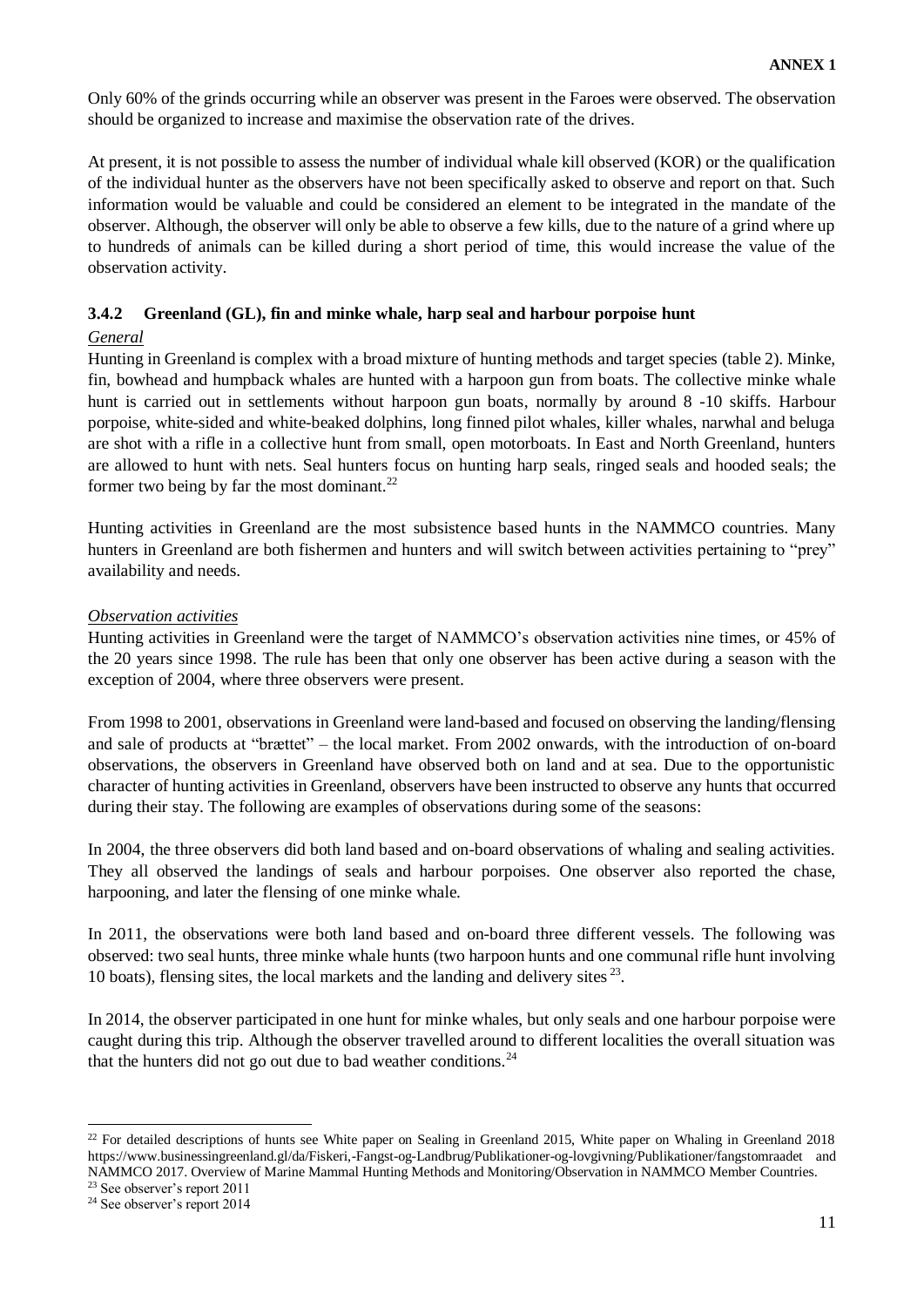## *Coverage rate*

As noted before the information available through the Observation Scheme is not sufficiently detailed to make many calculations of coverage rates for observations in Greenland. However, the catching event observation rate (COR) was calculated for minke whale hunts. Observations of successful and unsuccessful hunts by harpoon cannon and rifle hunts are included as ratio of total catch events in a year (table 4).

*Table 4: Overview of coverage of minke whale hunts during the observed seasons in the period 2002 – 2017.*

| Year                                                                                                                                                                                                                                                                                                                                                                                                                                            | 2002         | 2003 | 2004           | 2005 | 2006 | 2007 | 2008 | 2009 | 2010 | 2011                    | 2012 | 2013 | 2014 | 2015 | 2016 | 2017 |
|-------------------------------------------------------------------------------------------------------------------------------------------------------------------------------------------------------------------------------------------------------------------------------------------------------------------------------------------------------------------------------------------------------------------------------------------------|--------------|------|----------------|------|------|------|------|------|------|-------------------------|------|------|------|------|------|------|
| Total catch                                                                                                                                                                                                                                                                                                                                                                                                                                     | 149          |      | 190            |      | 184  |      |      |      |      | 189                     |      |      | 157  |      |      |      |
| Observed catch/event                                                                                                                                                                                                                                                                                                                                                                                                                            | $\mathbf{1}$ |      | $\overline{4}$ |      | 5    |      |      |      |      | 4                       |      |      | 0    |      |      |      |
| COR                                                                                                                                                                                                                                                                                                                                                                                                                                             | 0.67         | 0    | $\mathbf{2}$   | 0    | 3    | 0    | 0    | 0    | 0    | $\overline{\mathbf{2}}$ | 0    | 0    | 0    | 0    | 0    | 0    |
| OCOR-average of the COR for the observed seasons                                                                                                                                                                                                                                                                                                                                                                                                |              |      |                |      |      |      |      |      |      | 1.52                    |      |      |      |      |      |      |
| TCOR - average of the COR for all seasons                                                                                                                                                                                                                                                                                                                                                                                                       |              |      |                |      |      |      |      |      |      | 0.48                    |      |      |      |      |      |      |
| The catching event observation rate for observed seasons (OCOR) is around 1,5% for all seasons (TCOR) is<br>about 0,5%.                                                                                                                                                                                                                                                                                                                         |              |      |                |      |      |      |      |      |      |                         |      |      |      |      |      |      |
| <b>Comments</b><br>Amongst the 28 types of hunts identified in table 2, notably relatively few of them have been observed. The<br>species-specific observations were limited to hunts of fin and minke whale, harbour porpoise and harp seal.<br>With respect to the observed seal hunts, the information is not complete as some observers only reported on<br>generic seal hunts without specifying which species they observed being caught. |              |      |                |      |      |      |      |      |      |                         |      |      |      |      |      |      |
| In 2001, the observer noted that two vessels did not have the proper line or trawler winch on-board, as required<br>by national law. Instead, these vessels were equipped with a hydraulic "power block" mounted on the boom.                                                                                                                                                                                                                   |              |      |                |      |      |      |      |      |      |                         |      |      |      |      |      |      |
| As noted in the 2005 Review of the Scheme, the hunting scene is more complex in Greenland than in the other<br>NAMMCO countries. An increased focus on hunting activities in Greenland, with more observers present at<br>the same time, would likely give a better understanding of the overall situation <sup>25</sup> and level of compliance.                                                                                               |              |      |                |      |      |      |      |      |      |                         |      |      |      |      |      |      |
| Iceland (IS), fin whale and minke whale hunts<br>3.4.3                                                                                                                                                                                                                                                                                                                                                                                          |              |      |                |      |      |      |      |      |      |                         |      |      |      |      |      |      |
| General<br>Iceland resumed commercial whaling under its reservation to the IWC moratorium in 2006, and NAMMCO's<br>first observation of whaling in Iceland took place in 2010.                                                                                                                                                                                                                                                                  |              |      |                |      |      |      |      |      |      |                         |      |      |      |      |      |      |
| The fin whale hunt was subjected to NAMMCO's observation activities in 2010 and 2013 and the minke whale<br>hunt in 2010, 2011, 2013 and 2017, so both hunts were observed in 33% of the hunting years. The observations<br>were both land-based and on-board.                                                                                                                                                                                  |              |      |                |      |      |      |      |      |      |                         |      |      |      |      |      |      |
| Observer efficiency was fairly high, as nearly all the observation time was used related to actual observation<br>activities. In 2017, however, the minke whale hunt was not observed 11 out of 21 days due to bad weather <sup>26</sup> .<br>The observation period per season lasted from one to a couple of weeks.                                                                                                                           |              |      |                |      |      |      |      |      |      |                         |      |      |      |      |      |      |
| Fleet (OFOR and TFOR) and catch observations (OCOR and TCOR) rate of fin and minke whale hunt in<br>Iceland are given in tables 5 and 6.                                                                                                                                                                                                                                                                                                        |              |      |                |      |      |      |      |      |      |                         |      |      |      |      |      |      |
| Coverage rate for fin whale hunt                                                                                                                                                                                                                                                                                                                                                                                                                |              |      |                |      |      |      |      |      |      |                         |      |      |      |      |      |      |
| Table 5: Overview of fleet and catch observation in Icelandic fin whaling                                                                                                                                                                                                                                                                                                                                                                       |              |      |                |      |      |      |      |      |      |                         |      |      |      |      |      |      |
| <sup>25</sup> See supra note 2, 2005. Review of the Observation Scheme.<br><sup>26</sup> Information retrieved from the observer's, S. Petersen, diary 2017.                                                                                                                                                                                                                                                                                    |              |      |                |      |      |      |      |      |      |                         |      |      |      |      |      |      |

## *Comments*

## <span id="page-13-0"></span>**3.4.3 Iceland (IS), fin whale and minke whale hunts**

#### *General*

#### *Coverage rate for fin whale hunt*

<sup>&</sup>lt;sup>25</sup> See supra note 2, 2005. Review of the Observation Scheme.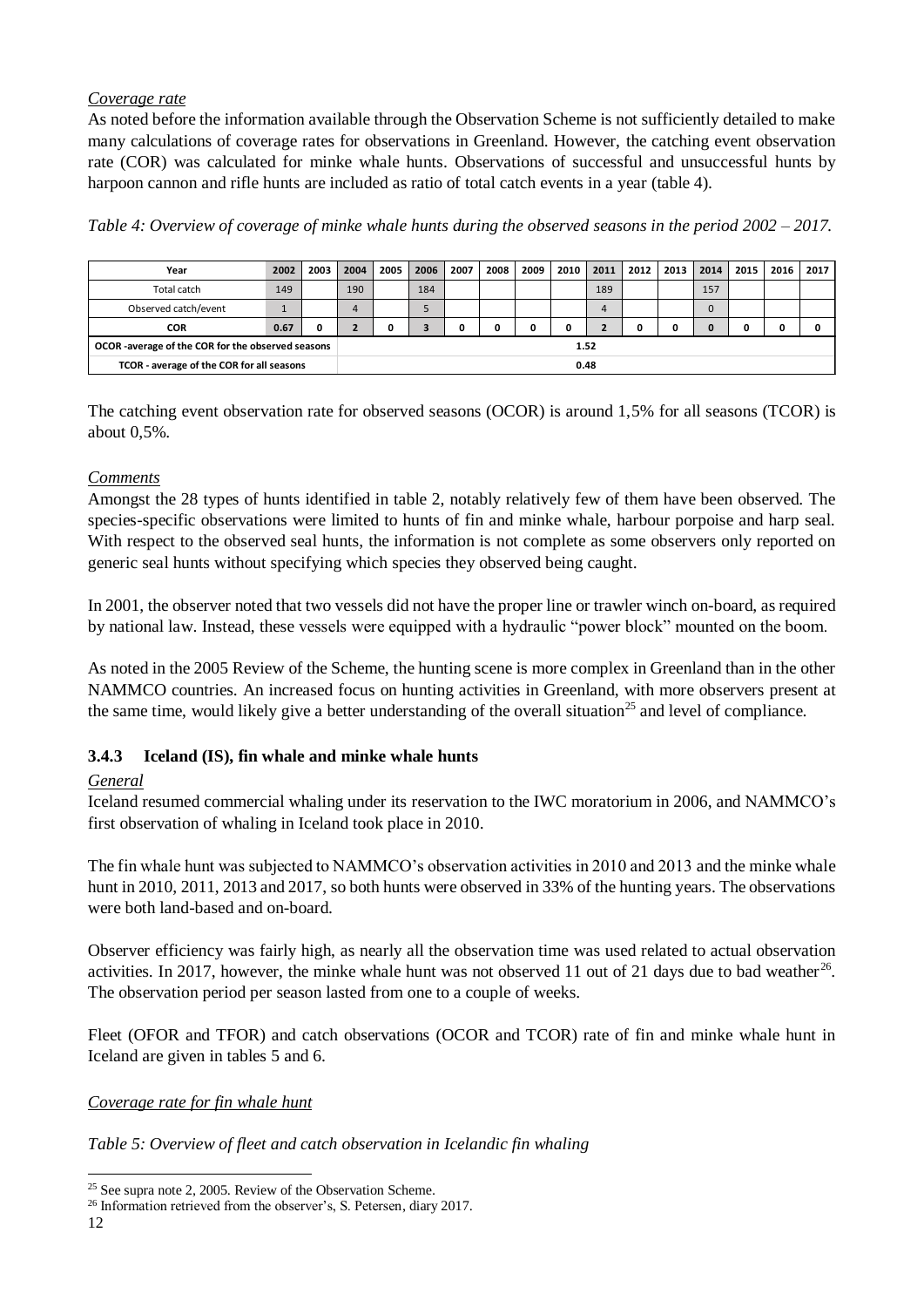| IS Fin whale hunt, year                           | 2006     | 2007         | 2008         | 2009 | 2010         | 2011         | 2012         | 2013           | 2014           | 2015           | 2016         | 2017         |
|---------------------------------------------------|----------|--------------|--------------|------|--------------|--------------|--------------|----------------|----------------|----------------|--------------|--------------|
| No. of vessels                                    | 0        | $\mathbf{0}$ | $\mathbf{0}$ | 2    | $\mathsf{P}$ | $\mathbf{0}$ | $\mathbf{0}$ | 12             | $\overline{2}$ | 2              | $\Omega$     | $\Omega$     |
| No. of observed vessels                           | 0        | $\mathbf{0}$ | $\mathbf{0}$ | 0    |              | $\Omega$     | $\mathbf{0}$ |                | $\Omega$       | $\Omega$       | $\mathbf{0}$ | $\Omega$     |
| Total catch                                       | 7        | $\mathbf{0}$ | $\mathbf{0}$ | 125  | 148          | $\mathbf{0}$ | $\Omega$     | 134            | 137            | 155            | $\mathbf{0}$ | $\mathbf{0}$ |
| Observed catch                                    | $\Omega$ | $\Omega$     | $\Omega$     | 0    | 13           | $\Omega$     | $\Omega$     | $\overline{4}$ | $\Omega$       | 0              | $\mathbf{0}$ | $\Omega$     |
| <b>FOR</b>                                        | $\Omega$ | $\Omega$     | $\Omega$     | 0    | 50           | $\Omega$     | $\Omega$     | 50             | 0              | 0              | $\mathbf{0}$ | $\Omega$     |
| <b>COR</b>                                        | 0        | $\mathbf{0}$ | $\mathbf{0}$ | 0    | 8.78378      | $\mathbf{0}$ | $\mathbf{0}$ | 2.98507        | O              | $\overline{0}$ | $\Omega$     | $\Omega$     |
| OFOR - average of the FOR for the observed season |          |              |              |      |              |              |              |                | 50             |                |              |              |
| TFOR - average of the FOR for all season          |          |              |              |      |              |              |              |                | 16.67          |                |              |              |
| OCOR - average of the COR for the observed season |          |              |              |      |              |              |              |                | 5.88           |                |              |              |
| TCOR - average of the COR for all season          |          |              |              |      |              |              |              |                | 1.96           |                |              |              |

*(observed years are marked grey, year without hunting are in green)*

With only two whaling vessels, the observation rate for observed seasons (OFOR) and total fleet observation rate (TFOR) were about 50% and 17%, respectively.

The fleet observation rate for observed seasons (OCOR) and total fleet observation rate (TCOR) are about 6% and 2%, respectively.

#### *Coverage rate for minke whale hunt*

#### *Table 6: Overview of fleet and catch observation in Icelandic minke whaling (observed years are marked grey)*

| IS Minke whale hunt,                                     | 2006     | 2007 | 2008     | 2009 | 2010 | 2011            | 2012 | 2013    | 2014  | 2015 | 2016 | 2017 |
|----------------------------------------------------------|----------|------|----------|------|------|-----------------|------|---------|-------|------|------|------|
| year                                                     |          |      |          |      |      |                 |      |         |       |      |      |      |
| No. of vessels                                           | n/a      | n/a  | n/a      | 5    |      |                 | 3    |         | 2     |      | 3    |      |
| No. of observed vessels                                  | 0        | 0    | $\Omega$ | 0    |      |                 | 0    |         | 0     | 0    | 0    |      |
| Total catch                                              | 61       | 43   | 38       | 81   | 60   | 58              | 52   | 35      | 24    | 29   | 46   | 17   |
| Observed catch                                           | $\Omega$ | 0    | 0        | 0    |      |                 | 0    |         | 0     | 0    | 0    |      |
| <b>FOR</b>                                               | $\Omega$ | 0    | 0        | 0    | 25   | 33.3333         | 0    | 33.3333 | 0     | 0    | 0    | 100  |
| <b>COR</b>                                               | 0        | 0    | 0        | 0    |      | 3.33333 3.44828 | 0    | 11.4286 | 0     | 0    | 0    |      |
| <b>OFOR</b> - average of the FOR for the observed season |          |      |          |      |      |                 |      |         | 47.92 |      |      |      |
| TFOR - average of the FOR for all season                 |          |      |          |      |      |                 |      |         | 21.30 |      |      |      |
| OCOR - average of the COR for the observed season        |          |      |          |      |      |                 |      |         | 4.55  |      |      |      |
| TCOR - average of the COR for all season                 |          |      |          |      |      |                 |      |         | 1.52  |      |      |      |

The fleet data was not available for all years. Based on available vessel data (2009-2017), the observation rate for observed seasons (OFOR) and total fleet observation rate (TFOR) were about 48% and 21%, respectively.

The fleet observation rate for observed seasons (OCOR) and total fleet observation rate (TCOR) in the period 2006-2017 are about 4.5%, and 1.5%, respectively.

#### *Comments*

Whaling in Iceland is small in scale with respect to actors and thus the implementation of the Scheme has been relatively easy. At the most, the number of minke whale boats have been four (2010) and in the fin whale hunt, two active boats.

#### <span id="page-14-0"></span>**3.4.4 Norway (NO), minke whale hunt, harp and hooded seal hunt**

#### *General, minke whale hunt*

The targeted whale species in Norway is the minke whale.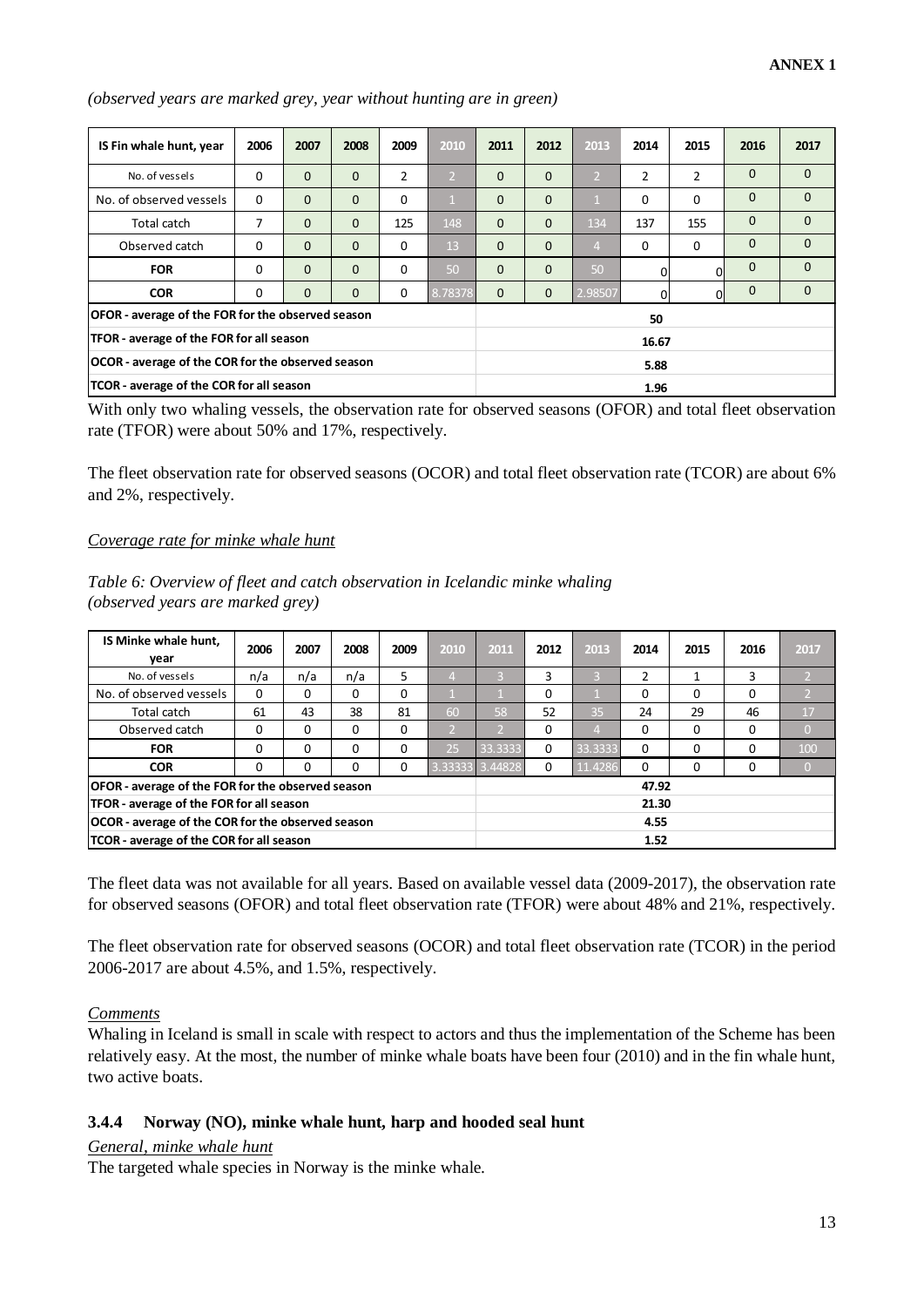Norwegian minke whaling has been observed for nine seasons, with therefore, 45% of the 20 hunting seasons observed. Observation activities were land-based until 2002, focusing on delivery of catches in the Lofoten area. From 2002, observations were conducted on-board whaling vessels, observing the vessels' equipment, activities and the hunt.

One to three observers were contracted per observation seasons.

The minke whale hunt in Norway generally takes place from mid-May until the end of August. The duration of the NAMMCO observations fluctuated from year to year. The land-based observations of delivery of catches were conducted for periods not longer than a week, while observations on-board vessels lasted between 20-40 days. Since 2002 when onboard observations were initiated, the average period of season observed corresponds to about 20% of the duration of the season.

## *Coverage rate, minke whale hunt*

One observer was typically present on one whaling vessel per season. Except in 2003, when the observer changed vessel out in the open sea. This was possible because the weather was calm; one vessel was waiting for instructions from local authorities and could not hunt; and the other vessel was not moving because the crew was cutting up and processing a whale. Under normal circumstances calm weather means vessels are fully occupied in hunting operations and probably not very eager to assist an observer in changing vessels and in rough weather changing vessels is not feasible due to safety reasons $27$ .

Coverage rate is based on the data from the period from 2002 - 2017, as shown in table 7. In the period from 1998 to 2002 observations were land-based and were exclusively on-board vessels thereafter. Coverage rates for observation of the minke whale hunt in Norway are as follows:

- the observation rate for observed seasons (OFOR) and total fleet observation rate (TFOR) were about 9% and 3%, respectively.
- the fleet observation rate for observed seasons (OCOR) and total fleet observation rate (TCOR) were about 3% and 1%, respectively.

| Land-based observations only 1998 - 2001           |     |      |      |      |      |      |          |      |      |          |      |      |      |      |          |      |          |          |      |      |
|----------------------------------------------------|-----|------|------|------|------|------|----------|------|------|----------|------|------|------|------|----------|------|----------|----------|------|------|
| Year                                               | 199 | 1999 | 2000 | 2001 | 2002 | 2003 | 2004     | 2005 | 2006 | 2007     | 2008 | 2009 | 2010 | 2011 | 2012     | 2013 | 2014     | 2015     | 2016 | 2017 |
| No. of hunting vessels                             |     |      |      |      |      |      | 34       | 31   | 28   | 28       | 27   |      | 18   | 19   | 18       |      | 21       | 21       | 16   | 11   |
| Observed vessels                                   |     |      |      |      |      |      | $\Omega$ |      |      | $\Omega$ |      |      |      |      | $\Omega$ |      | $\Omega$ | $\Omega$ |      |      |
| Total catch                                        |     |      |      |      |      |      | 544      | 639  | 545  | 597      | 536  |      | 468  | 533  | 464      |      | 736      | 660      | 591  | 432  |
| Observed catch                                     |     |      |      |      |      |      |          |      |      | $\Omega$ |      |      |      |      | $\Omega$ |      |          |          | 20   |      |
| <b>FOR</b>                                         |     |      |      |      |      |      | 0        |      |      | $\Omega$ |      |      |      |      | $\Omega$ |      |          |          | 12.5 |      |
| <b>COR</b>                                         |     |      |      |      | 0.79 |      | 0        | 0.   |      | $\Omega$ |      |      | O    |      | οI       |      | 0        | 0        | 3.38 |      |
| OFOR - average of the FOR for the observed seasons |     |      |      |      |      |      |          |      |      |          |      |      | 9.28 |      |          |      |          |          |      |      |
| TFOR - average of the FOR for all seasons          |     |      |      |      |      |      |          |      |      |          |      |      |      | 2.92 |          |      |          |          |      |      |
| OCOR-average of the COR for the observed seasons   |     |      |      |      |      |      |          |      |      |          |      |      |      | 2.62 |          |      |          |          |      |      |
| TCOR - average of the COR for all seasons          |     |      |      |      |      |      |          |      |      |          |      |      | 0.87 |      |          |      |          |          |      |      |

#### *Table 7: Overview of fleet and catch observation in Norwegian minke whaling (observed years are marked grey, l-b: land-based*

## *General, harp seal and hooded seal pack ice hunt*

The harp and hooded seal hunts have been observed for six seasons, or 30% of the total hunting seasons (note that the hooded seal has been protected since 2007). Prior to 2002, the sealing was observed on land, in the Rieber port in Tromsø.

<sup>1</sup> <sup>27</sup> See supra note 2.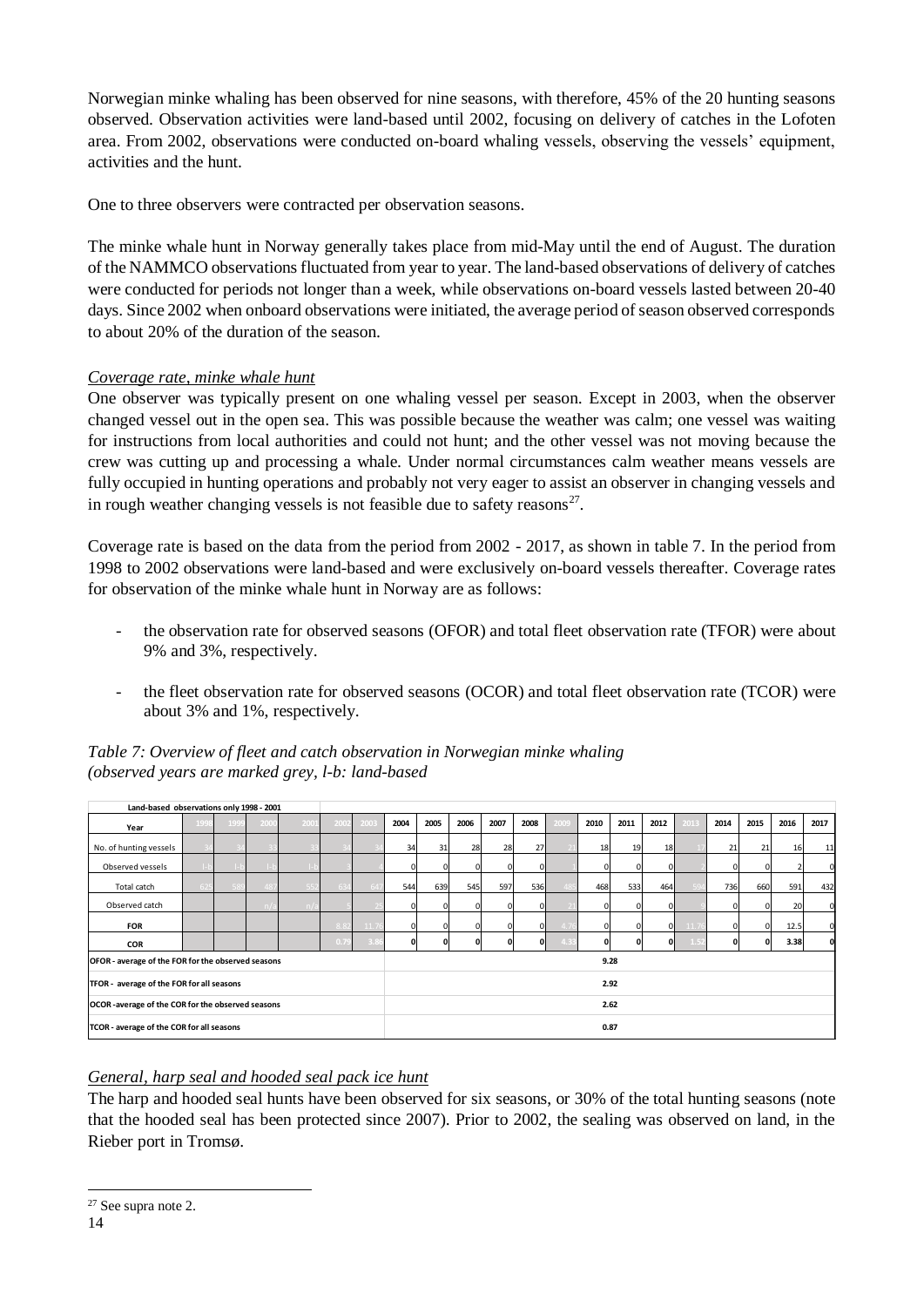In 2005 and 2008, NAMMCO observers were placed on-board sealing vessels. This shift in observation activities directly influenced the length of the observation period. While the land-based observations lasted 3 to 6 days, observing onboard vessels was significantly longer. The hunt for harp and hooded seals takes place in the West Ice and East Ice<sup>28</sup>, and may involve a sealing vessel, and thus the observer, being away for up to eight weeks.

One observer was contracted per given season.

Observer effectiveness was high with almost all of the planned observation time utilised, for both land-based and on-board observations. On the vessel, the time spent hunting was 36% of the total period in the field (data from 24.03-27.04.2005). Bad weather and night conditions accounted for the remaining 64% of the inactive time spent in the field.<sup>29</sup> Thus, one observer on-board the vessel was enough to cover the hunting activities taking place. $30$ 

#### *Coverage rate, harp seal and hooded seal pack ice hunt*

Form 1998-2001 observations of the harp and hooded seal hunt were focused on sealing vessels upon arrival to the Rieber port in Tromsø relating to the delivery of catch and checking the hunting permits, vessel logbooks, reports of catch.

Based on the data available from 2002 onwards and as shown in the table 8, the observation coverage efforts are:

- the observation rate for observed seasons (OFOR) and total fleet observation rate (TFOR) were about 58% and 7%, respectively, with the observed vessels catching 13% and 100% of the season seal catch respectively.

As noted under 3.4.1 on observation of pilot whaling, the observers do not/are not asked to report on individual kill. This could be considered an element to be integrated in the mandate of the observer. The observer will likely only be able to observe a few kills, due to the nature of this sealing where often several seals are killed simultaneously by several sealers, but this would add to the precision of the observation.

*Table 8: Overview of fleet effort/observation in Norwegian seal pack ice hunt (observed years are marked grey)*

| Land-based Observations Only 1990-2001         |      |      |       |       |       |          |       |         |       |       |      |      |       |              |      |       |       |              |          |      |
|------------------------------------------------|------|------|-------|-------|-------|----------|-------|---------|-------|-------|------|------|-------|--------------|------|-------|-------|--------------|----------|------|
| Year                                           | 1998 | 1999 | 2000  | 2001  | 2002  | 2003     | 2004  | 2005    | 2006  | 2007  | 2008 | 2009 | 2010  | 2011         | 2012 | 2013  | 2014  | 2015         | 2016     | 2017 |
| No. of hunting                                 |      |      |       |       |       |          |       |         |       |       |      |      |       |              |      |       |       |              |          |      |
| vessels                                        |      |      |       |       |       |          | л     |         | b     |       |      |      |       | $\mathbf{a}$ |      | д     |       |              |          |      |
| Observed vessels                               |      |      |       |       |       |          |       |         |       |       |      | 0    |       |              | O    |       |       | 0            | O        |      |
| Total catch                                    | 9067 | 6399 | 20636 | 12017 | 10771 | 12870    | 14809 | 21597   | 17037 | 14043 | 1263 | 8035 | 4797  | 10332        | 5593 | 15939 | 11986 | 2237         | 1470     | 2001 |
| Observed catch                                 | n/a  | n/a  | n/a   | n V.  |       | $\Omega$ |       | 2767    | 0     | 0     | 1263 | 0    |       |              | 0    | Ω     |       | 0            | $\Omega$ |      |
| <b>FOR</b>                                     |      |      |       |       | 0     | 0        | 0     | 16.6667 | 0     | 0     | 100  | 0    | 0     |              | 0    | 0     |       | $\mathbf{0}$ | 0        |      |
| <b>COR</b>                                     |      |      |       |       | 0     | 0        | ٥     | 12.812  | 0     | 0     | 100  | 0    |       | n            | 0    | 0     |       | 0            | 0        |      |
| OFOR - average of FOR for the observed seasons |      |      |       |       |       |          |       |         |       |       |      |      | 58.33 |              |      |       |       |              |          |      |
| TFOR - average of FOR for all seasons          |      |      |       |       |       |          |       |         |       |       |      |      | 7.29  |              |      |       |       |              |          |      |

**\*vessels observed delivering catch in Rieber port**

**Land-based observations only 1998 -2001**

#### *Comments – both whaling and sealing*

In 2001 there was a violation of the regulations laid down by the Observations Scheme when the observer was denied access to one minke whaling vessel in Norway. The incident was a result of communication failure

<sup>29</sup> See supra note 2.

<sup>&</sup>lt;sup>28</sup> West Ice: the pack ice areas in the Jan Mayen fishing zone and in the ocean areas of Jan Mayen outside Greenland EEZ and southwest of Svalbard, and adjacent areas to Greenland EEZ and Iceland EEZ. East Ice: the area east of 20°E in the Russian EEZ

 $30$  One observer per vessel for example in tuna fishery is not sufficient, as fishing takes place without a break,  $24/7$ .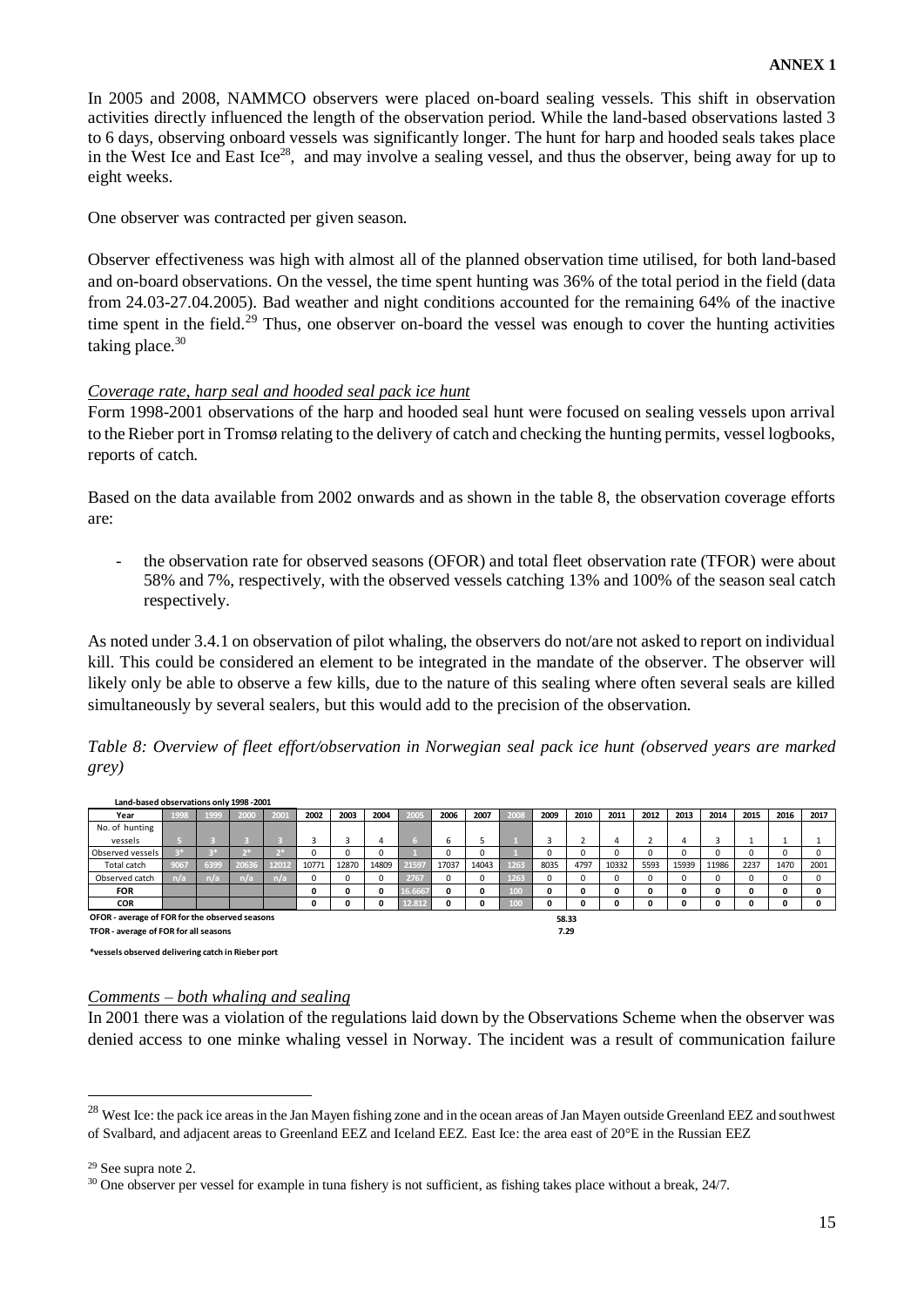between the observer and the skipper, and perhaps also grounded in too little knowledge of the observation scheme on behalf of the skipper $31$ . There are no other records of similar incident since.

Observations of Norwegian sealing may require the observer being away for up to eight weeks making it difficult to find an available observer for such a long period.

Coastal seals hunted off Norway's mainland include grey and harbour seals (targeted species), ringed and harp seals (exceptionally, do not frequently occur along the coastline of the Norwegian mainland), off Svalbard bearded and ringed seals. The hunt for those species takes place from January to September in an opportunistic manner. These have not been observed by NAMMCO because it represents small, recreational hunts taking place randomly as a game hunt (table 2).

The Secretariat reiterates its conclusion from its 2005 review that the nature of the Norwegian hunts both with regards to minke whaling and pack ice sealing makes the implementation of the Scheme relatively simple<sup>32</sup>. Observations of the minke whaling is time-consuming with respect to finding vessels that will accommodate the observer, but when that is accomplished, it usually runs smoothly.

## <span id="page-17-0"></span>**3.5 Evaluation of the Scheme**

## <span id="page-17-1"></span>**3.5.1 Evaluation of observer's reports**

Observers are only required to submit the basic report forms (see discussion in 3.1.5). On request from the Secretariat, more detailed written reports (diaries) have been submitted most of the times. However, these reports can vary a lot with respect to how informative they are. The practical input of this voluntary reporting has been important for this review/evaluation. Clearly the present mandatory reporting does not allow any quantitative assessment of the implementation.

Observers should be encouraged to produce more detailed reports and it is recommended that more detailed reporting templates be developed for each type of hunt and be made mandatory. At the same time, the Secretariat should be provided with the data allowing for a quantitative assessment of the implementation scheme, incl. a precise assessment of coverage and infraction rates.

## <span id="page-17-2"></span>**3.5.2 Coverage of the Parties' hunting activities**

The Provisions of the NAMMCO Control Scheme refer to the observation of *hunting activities,* hence referring to all hunting activities, both of organised and opportunistic character. As shown in table 2, hunting activities in NAMMCO Countries are multiple and varied. This is especially true in Greenland, where the number of hunting types is the highest. These factors probably explain why many Greenlandic hunts have not been observed during the 20 years the Scheme has been in place. The focus on Greenland needs to be increased in coming years to get a better overview of hunting activities in the remit of NAMMCO.

#### <span id="page-17-3"></span>**3.5.3 Coverage rate and representativeness of observation activities**

The table 9 below summarises the findings from section 2 relating to coverage rates.

*Table 9: Overview of observation scheme coverage rate in NAMMCO member states (grey fields are not applicable to the member state and/or activity); Acronyms:* 

*- fleet observation rate for observed seasons (OFOR)*

*- total fleet observation rate (TFOR)*

*- catching event observation rate for observed seasons (OCOR)*

*- total catching event observation rate (TCOR)*

<sup>31</sup> NAMMCO 2001 Report of the Observation Scheme.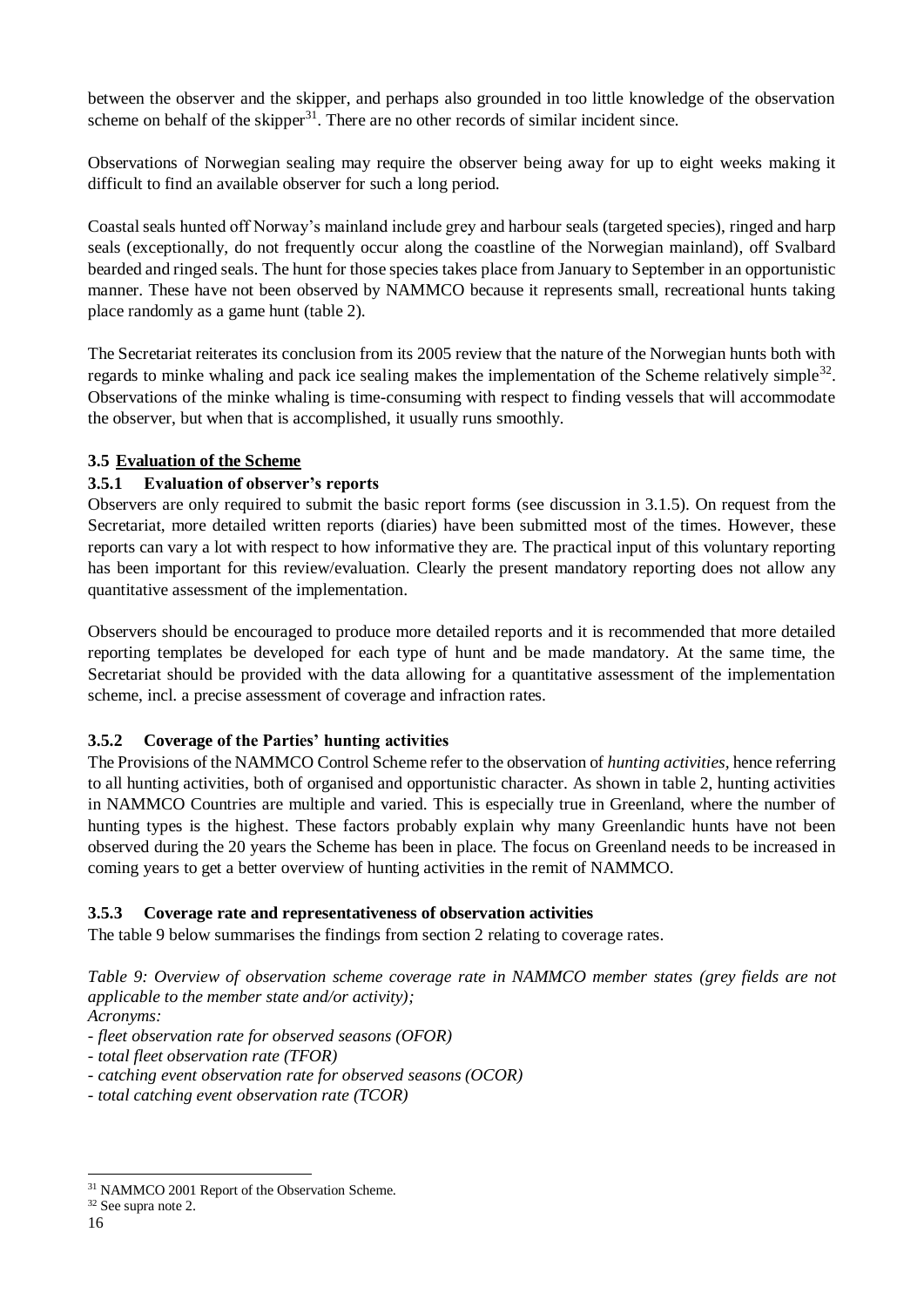| <b>Member state and activity</b> | FO | GL<br>minke<br>whale | <b>IS</b> fin<br>whale | IS minke<br>whale | <b>NO</b><br>sealing | <b>NO</b><br>minke<br>whale |
|----------------------------------|----|----------------------|------------------------|-------------------|----------------------|-----------------------------|
| <b>OFOR</b>                      |    |                      | 50%                    | 48%               | 58%                  | 9%                          |
| <b>TFOR</b>                      |    |                      | 17%                    | 21%               | 7%                   | 3%                          |
| <b>OCOR</b>                      | 9% | 1.50%                | 6%                     | 4,5%              |                      | 3%                          |
| <b>TCOR</b>                      | 3% | 0.50%                | 2%                     | 1.5%              |                      | 1%                          |

The specific level of observer programme coverage depends on several factors, most importantly the observed region and activity. The specific mandate of the NAMMCO Scheme, observing all hunting activities and detecting infractions, makes it difficult to compare its coverage rate to other RFMOs' observer programmes. For example, recent measures adopted in WCPFC, ICCAT, IATTC and IOTC have established minimum observer coverage rates of 5% for observing by-catch. This level of coverage is estimated as being sufficient to identify where and when by-catch occurs for extrapolating to the entire fleet and obtaining reliable by-catch rate.

The purpose of NAMMCO observation is to observe the compliance with standards/regulations related to hunting methods. Thus, the 5% coverage rate indicator, often used as a minimum threshold of observer programmes coverage, might not be relevant in the NAMMCO case.

Although it would be ideal to have complete observer coverage of all hunting activities, this is an unrealistic expectation given the cost and other practical considerations. NAMMCO's relatively small observation budget presently do not allow for more than a partial coverage. Observing all activities and during the whole hunting seasons would require a significantly higher budget. The 2005 review concluded that this was not feasible nor desirable<sup>33</sup>. However, what needs to be defined more clearly to be able to evaluate the adequacy of the coverage, is the overall objective of the NAMMCO observation scheme, as this will procure guidance for evaluating and implementing a scheme in appropriation with the objective.

#### *Evaluating the selectiveness of the target of the observation*

The Secretariat suggests the scope and range of the observation activities in any given year. The selection of scope has not followed any particular rules and has been primarily based on the idea of an equal distribution between countries and hunts.

*Evaluating the selectiveness and randomness of the observation (target and period)* Different factors come into play depending on country.

#### *a) Norway*

In the Norwegian minke whale the choice of the vessels to be observed depends on:

- Whether the boats have room for one more person safety and logistic issue. Some minke whaling vessels are small, and it is not always easy to accommodate an observer on-board, especially after the planning of the whaling season has been done. Although observation has also been conducted in the smaller category.
- The planned hunting schedule of the boat when will they go hunting and back to port so an observer can either embark or disembark.

To facilitate the selection process and to lay the ground for good cooperation between observer and crew, the Secretariat informs the Norwegian Whalers Association prior to the whaling season and contacts the captains of the target vessels prior to the arrival of the observer. The consequence of this is that it removes the "surprise element", which could be a positive aspect of the scheme. However, this was deemed necessary to maximise the efficiency of both the available budget and personnel.

1

<sup>33</sup> See supra note 2.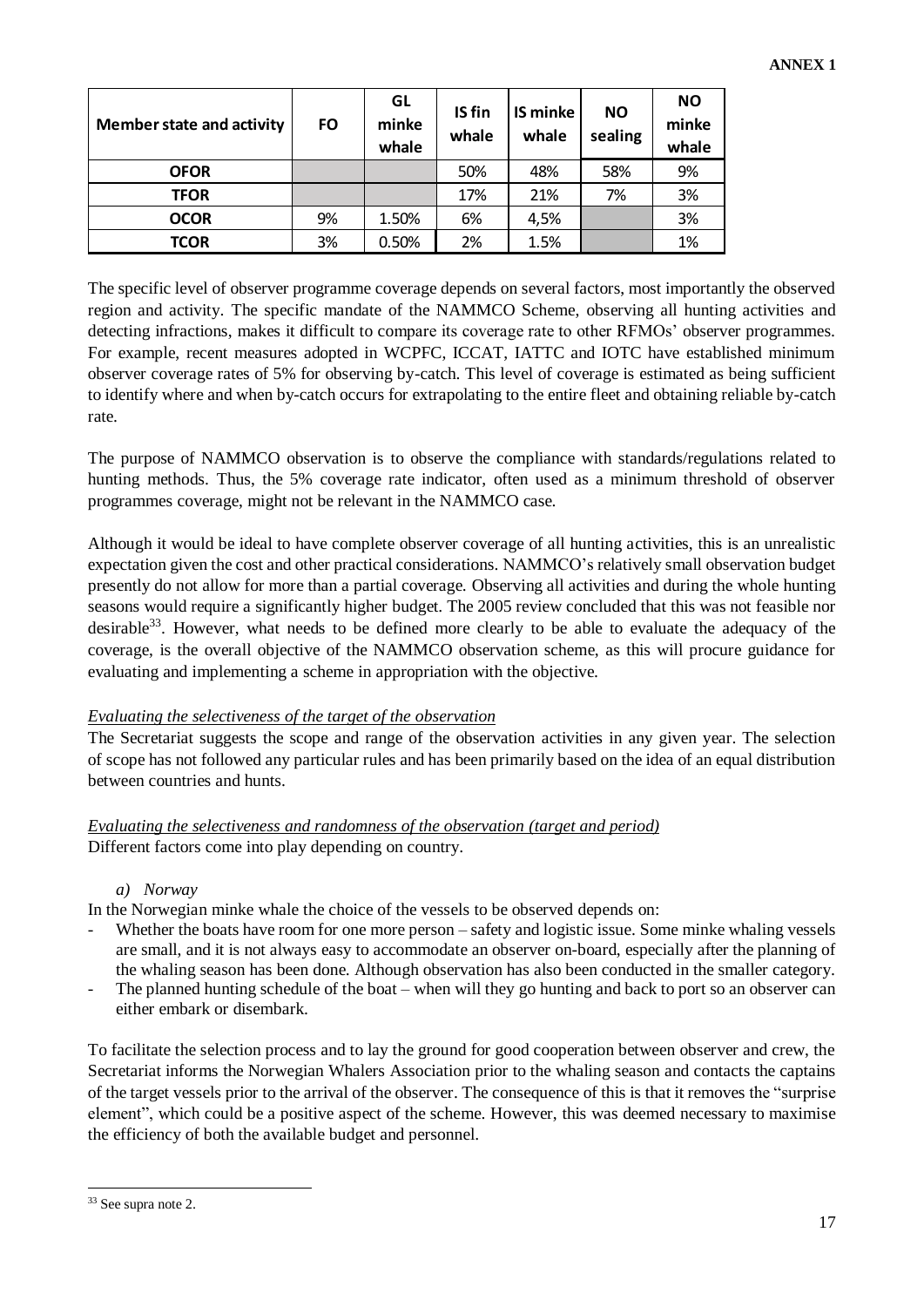Several of the captains/owners of the sealing vessels were not prepared to take an observer on-board when asked if the request comes late in the planning phase of their season. Therefore, the choice of the target vessel is not random, which may compromise the representativeness of the observation. This problem should be addressed in future implementation of the scheme, as it leads to a bias sampling and thus undermines the the results of the Scheme for this hunt.

#### *b) Iceland*

In Iceland, the decisive factor has been which vessels were operating and when the vessels were going hunting, so the observation can be said to be more random.

#### *c) The Faroe Islands*

In the Faroes, the observation periods have been set to July and August as these months have been thought to be optimal for the likelihood of observing pilot whale drives. This means that only summer drives are observed, although drives in winter might be more difficult to conduct. The observation is random, only depending on if a drive hunt takes place and will be observed, if possible for the observer.

#### *d) Greenland*

In Greenland hunts take place nearly all year round and it is opportunistic by nature. The scope has therefore been to observe whatever can be observed, which in some way increases the randomness of the observation process.

Observers have only been sent in the early/late summer, although winter or ice-based hunts are different and therefore findings from the summer cannot be applied to the winter.

#### *e) General*

Generally, it has been easier to get observers (who are not permanently employed by NAMMCO) in the summer months as this often coincides with their holidays. Consequently, only spring to late summer hunting activities have been observed.

The implementation of the Scheme cannot be said to be a random process, which introduces some level of bias in different ways.

#### <span id="page-19-0"></span>**3.5.4 On-land observation versus on-board observation**

In 2002, NAMMCO implemented on-board observations with a duration of more than a day. Ever since, onboard observation has become the norm, where appropriate. Land-based observations are still done in Greenland and in the Faroes, where the nature of the hunt (e.g. pilot whaling in the Faroes) makes on-board observation more problematic.

By implementing on-board observation, NAMMCO acts in accordance with established international standards.

On-board observations when appropriate are more effective and allow for better coverage of the whole hunting activity. Before the blue box, the Norwegian national inspectors were embarked for six weeks. However, it removes the 'surprise element', which could be viewed as an important aspect of an observation scheme. It is, however, also the case in fisheries, where observers are placed onboard vessels for a longer period, while surprise inspection by inspectors, retain the element of surprise.

The presence of an observer may also influence the behaviour of the captain and the crew (the crew may act in accordance with regulations *only because* the observer is on-board). Again, this issue is similar for fisheries observation programmes in general, and not only related to NAMMCO's Scheme.

#### <span id="page-19-1"></span>**3.5.5 Observers' competence**

*a) Enforcement powers*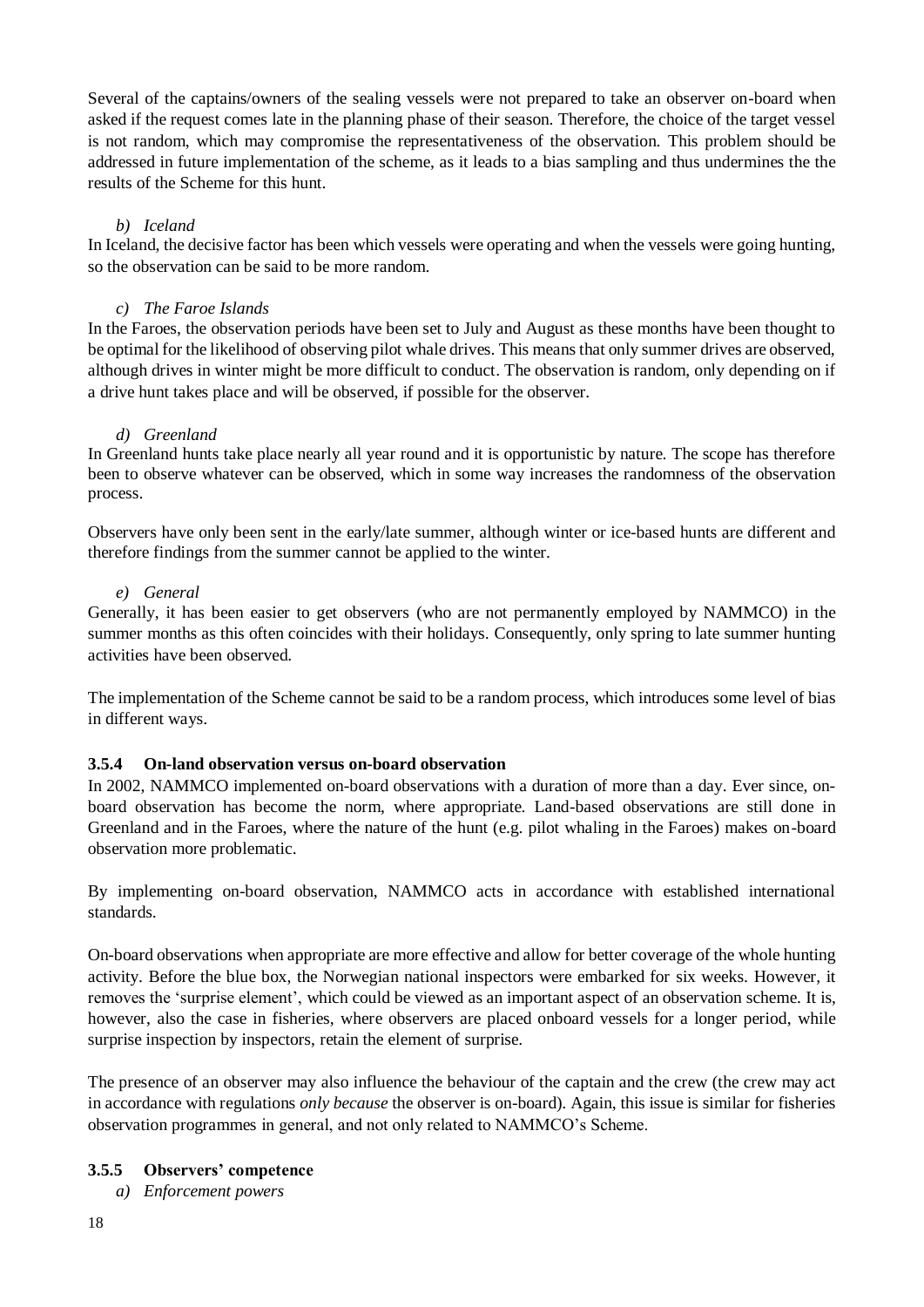NAMMCO Observers have no authority and consequently cannot intervene in the hunting or other activities connected with the hunting $34$ .

#### *b) Qualifications and training of observers*

The observers are formally appointed by the Council for each calendar year and are selected according to their qualifications from a list of candidates nominated by member countries. As a general rule, NAMMCO observers are required to have at least the same level of qualifications and training as national inspectors and must be familiar with all relevant regulations in relation to the activities they observe.<sup>35</sup>

In the early years NAMMCO benefited from national courses for inspectors held by Norwegian authorities. However, after the introduction of the electronic surveillance system (Blue box), these national courses were no longer held on an annual basis. Consequently, the Secretariat in cooperation with the CIO convened a training course for observers in 2013 built upon the model of the Norwegian national courses. In so doing, NAMMCO directly contributed towards the observers' training and not the least, acted in accordance with international regulations and standards.

Nevertheless, even beside fulfilling the qualifications requirement, oversights may occur. For example, NAMMCO observers are required to check that the blue box is on<sup>36</sup>, but in 2016 one observer did not do so. This pointed to an inadequate preparation by the observer. It is recommended that the hunt specific check lists are further developed as part of the mandatory reporting, and that these lists are developed for each observed catching event.

Another issue in the implementation of the NAMMCO observation scheme is the language barrier, particularly when observing in Greenland.

For many years it was a problem that deadlines were not kept and too few candidates were nominated. However, in connection with the 2013 training course member countries succeeded in assigning between 4 – 5 competent observer candidates each whom today represent a poll of observers from which to choose from.

#### *c) Adequate pay*

- Observers receive a daily salary of 1800 NOK for land based and 2400 NOK for on-board vessel observation per day. The salary level is a flat rate and reflects that the observer is expected to work long and odd hours without any overtime payment. In addition, an observer receives per diem 550 NOK to cover meals.
- Accommodation and travel costs are covered by NAMMCO.
- Additional costs may be reimbursed to cover extra necessary work clothing.
- The Observer will arrange for his own travel and accident insurance for the duration of his assignment as a NAMMCO Observer. Costs in this connection will be reimbursed by NAMMCO.

The payment rate is assumed to be adequate and has not been challenged by the observers.

#### <span id="page-20-0"></span>**3.5.6 Safety of observers**

NAMMCO pays specific attention to the safety of the observers.

For safety reasons, the language competency of observers must be taken into consideration, especially for observer on board a hunting vessel as the observer must be able to communicate spontaneously with the crew<sup>37</sup>.

<sup>&</sup>lt;sup>34</sup> This is clearly stated in the Provisions text, B.21.

 $35B.4.1$  The Council has compiled guidelines for requirements for the competence, training, etc., of observers. These guidelines are found in Appendix 2 of the Provisions text.

B.4.2 As a general rule, observers must have at least the same level of professional competence as that required of inspectors in the country where the observations are to take place. In special circumstances, exemption from this requirement can be given.

<sup>36</sup> Provisions, Guidelines to Section B, 2(iv).

<sup>&</sup>lt;sup>37</sup> The Provisions text, B.4.3.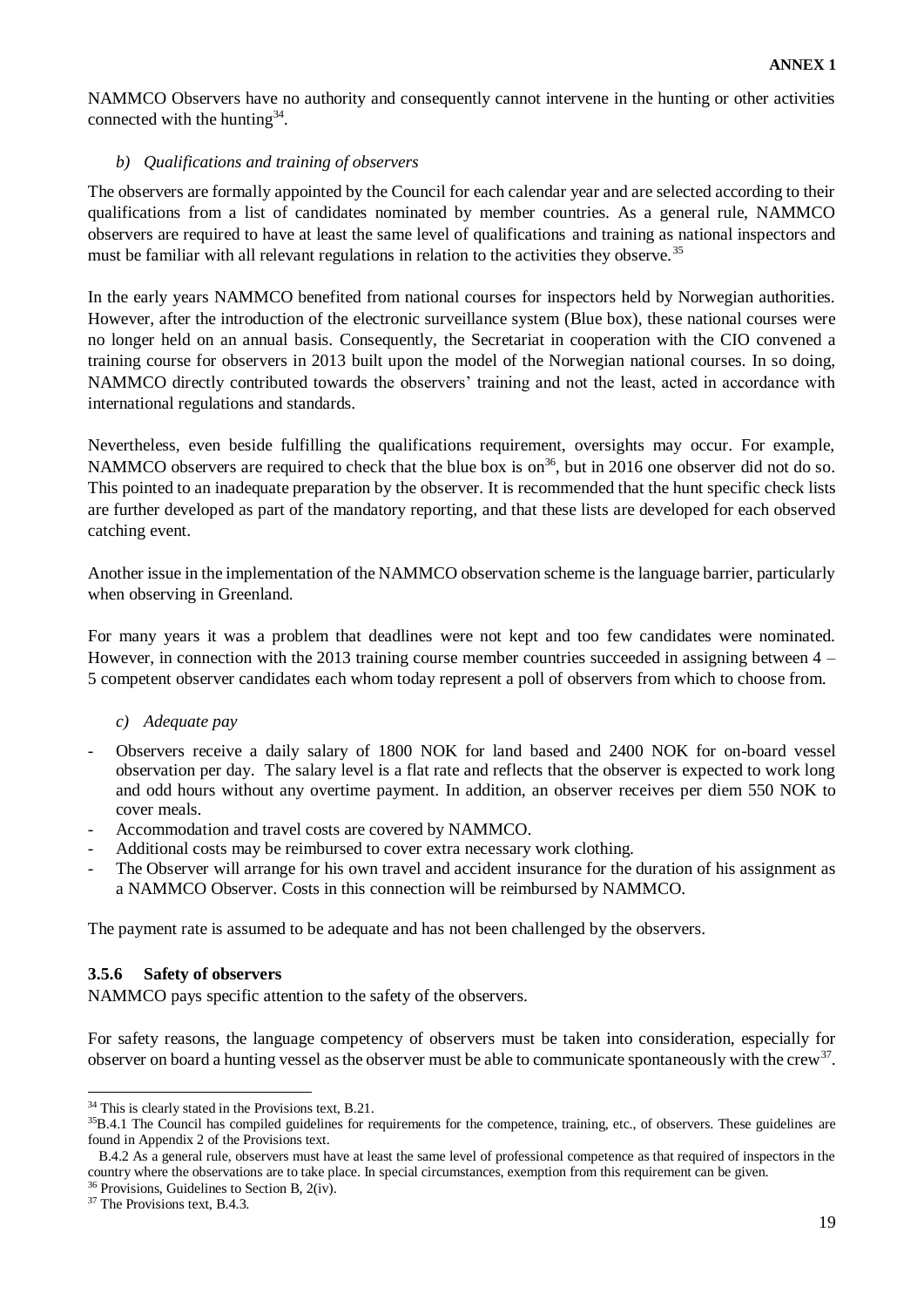The Scheme stipulates that the observer should not come from the country in which he/she is doing observations. This poses a special problem for observations in Greenland as most foreigners do not speak or understand Greenlandic and the majority of hunters in Greenland do not speak English or any Nordic language. The same problem arises to a certain extent with observations out at sea in Norway.

When out at sea, it is the responsibility of the observer to ensure that he or she acquires the necessary information and knowledge related to safety issues and how to behave in an emergency<sup>38</sup>. Presently there has not been any check of this, and luckily no incidents either. However, this should be the object of some random check by the Secretariat.

## <span id="page-21-0"></span>**3.5.7 Establishing and reviewing the Observer Scheme**

By establishing and implementing the Observation Scheme, NAMMCO Parties have implemented the observer programme through a regional body, to monitor whether decisions made by the Commission are respected.

NAMMCO has not developed a review procedure but is undertaking its second internal review of the implementation. The first – qualitative in essence – review of the Scheme was in 2005, after seven years of implementation. This report presents the second, more comprehensive, review of the Scheme, just over a decade later. Moreover, NAMMCO is in the process of undertaking its first Performance Review carried out by a Panel of External Experts, which will *inter alia* review the compliance and enforcement mechanism of NAMMCO (NAMMCO 2017).

Nevertheless, it is recommended to define a periodicity for such reviews and to develop a review procedure, incl. a set of criteria, in order to make sure that the necessary data is collected and reported by the observer and the Parties. This should then be kept in a database at the Secretariat, to facilitate the review process.

## <span id="page-21-1"></span>**3.5.8 Costs effectiveness of the Observation Scheme**

The costs of the NAMMCO Observation Scheme are given in table 9 below.

The average annual budget for the implementation of the Scheme ranged from NOK 45,362 to 196,860, with an average of NOK 110,669.

| Year                                | 2003                  | 2004   | 2005                 | 2006  | 2007  | 2008                           | 2009                  | 2010               | 2010             | 2011  | 2011           | 2012                           | 2013                    | 2013               | 2013             | 2014  | 2015               | 2016                  | 2017               |
|-------------------------------------|-----------------------|--------|----------------------|-------|-------|--------------------------------|-----------------------|--------------------|------------------|-------|----------------|--------------------------------|-------------------------|--------------------|------------------|-------|--------------------|-----------------------|--------------------|
| Region and hunt                     | NO,<br>minke<br>whale | GL     | NO, pack<br>ice seal | GL    | whale | FO, pilot NO, pack<br>ice seal | NO,<br>minke<br>whale | IS, minke<br>whale | IS, fin<br>whale | GL    | whale          | IS, minke   FO, pilot<br>whale | NO,<br>minke<br>whale   | IS, minke<br>whale | IS, fin<br>whale | GL    | FO, pilot<br>whale | NO,<br>minke<br>whale | IS, minke<br>whale |
| Price per year, in NOK              | 145359                | 196860 | 92469                | 90771 | 45362 | 123172                         | 66782                 | 56816              |                  |       | 109028         | 64252                          |                         | 166367             |                  | 94644 | 174508             | 163338                | 70301              |
| Price per hunt, in NOK              | 145359                | 196860 | 92469                | 90771 | 45362 | 123172                         | 66782                 | 28408              | 28408            | 90740 | 18288          | 64252                          | 106878                  | 29744              | 29744            | 94644 | 174508             | 163338                | 70301              |
| Vessels (grinds for FO)<br>observed | 4                     | n/a    | 1                    | n/a   |       |                                |                       |                    |                  | n/a   |                |                                | $\overline{\mathbf{2}}$ |                    |                  | n/a   |                    |                       |                    |
| Catch observed                      | 25                    | n/a    | 2676                 | n/a   | n/a   | 1250                           | 21                    | $\overline{2}$     | 3                | n/a   | $\overline{2}$ | n/a                            | 9                       | 4                  | 4                | n/a   | n/a                | 20                    | 17                 |
| Obs. days utilised                  | 44                    | 40     | 50                   | 25    | 16    | 31                             | 21                    | 4                  |                  | 23    | 3              | 22                             | 26                      | 10                 | 10               | 21    | 44                 | 49                    | 21                 |

*Table 9: Price of the Observation Scheme's implementation per year*

The costs per observed events are as follows: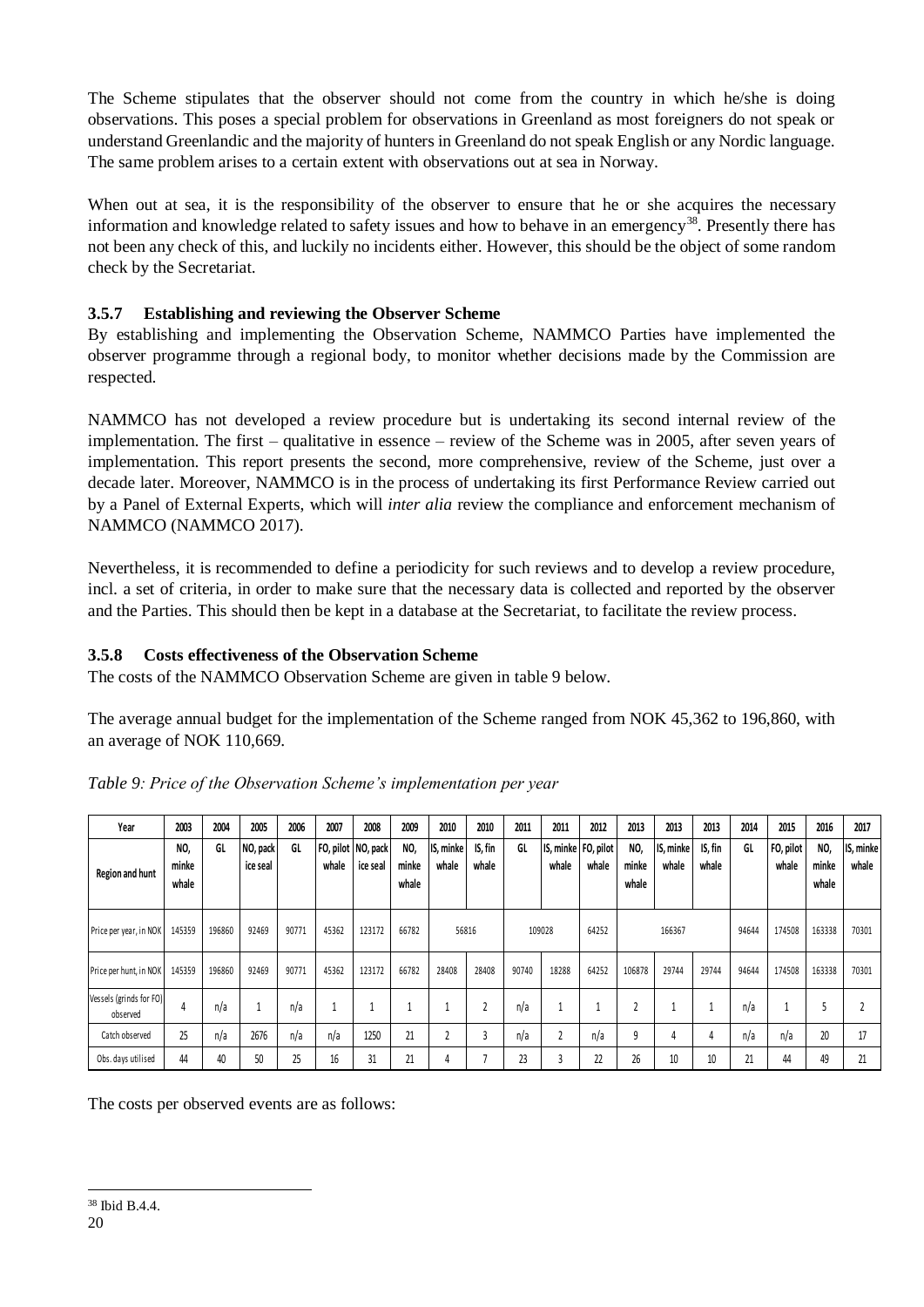## *The Faroes, pilot whale drive hunt*

Average observation day price is 3,240 NOK Average price per observed grind is 94,707 NOK.

#### *Greenland, all hunts combined*

Average observation day price is 4,251 NOK.

#### *Iceland, minke whale hunt*

Average price per observed vessel is 27,897 NOK Average observation day price is 4,880 NOK Average price per observed whale is 8,729 NOK.

#### *Iceland, fin whale hunt*

Average price per observed vessel is 21,974 NOK Average price per observation day is 3,516 NOK Average price per observed whale is 8,452 NOK.

#### *Norway, minke whale hunt*

Average price per observed vessel is 47,307 NOK Average price per observation day is 3,482 NOK Average price per observed whale is 7,259 NOK.

#### *Norway, pack ice seal hunt*

Average price per observed vessel is 107,821 NOK Average price per observation day is 2,911 NOK

Clearly the budget allocated to the Observation Scheme activities changes a lot from year to year and per equivalent events. Evaluating whether the budget is appropriate is problematic without having clearly defined and stated overall objectives for the NAMMCO Observation Scheme, as this will procure guidance for assigning an appropriate budget. One would need to estimate how an increase in budget for a targeted hunt would increase the chance of increasing the number of actual observation events and the quality of the observation.

It could be envisaged, for example, to not automatically conduct the observation every year, but sometimes to focus several years budget on one country and/or hunt. Particularly in Greenland, having several observers present, targeting any hunting events might be cost-effective. In this case, a combination of non-national and national observers may help alleviating the language issue. Another, maybe more effective solution for observations in Greenland would be for the observer to always have a local assistant knowing both the language of the observer and the local situation.

#### <span id="page-22-0"></span>**4 CONCLUSION AND RECOMMENDATIONS**

The purpose of the Scheme is specified in the Provisions text<sup>39</sup>, but the objective is not defined. This lack of definition is problematic, as the implementation level should be tuned to achieve this objective. Therefore, it makes it difficult to say whether the implementation is adequate or not.

The purpose of the Scheme is to detect infractions. Thereby, a logical objective would be to estimate an infraction rate for specific hunts. The Scheme is in essence a sampling program, and as such one should be able to extrapolate from the number of infractions detected to estimate the number occurring in the hunt. However, the present infraction rate of two infractions in 20 years for a total of between 30 and 40 types of

1

<sup>&</sup>lt;sup>39</sup> See Section B.1.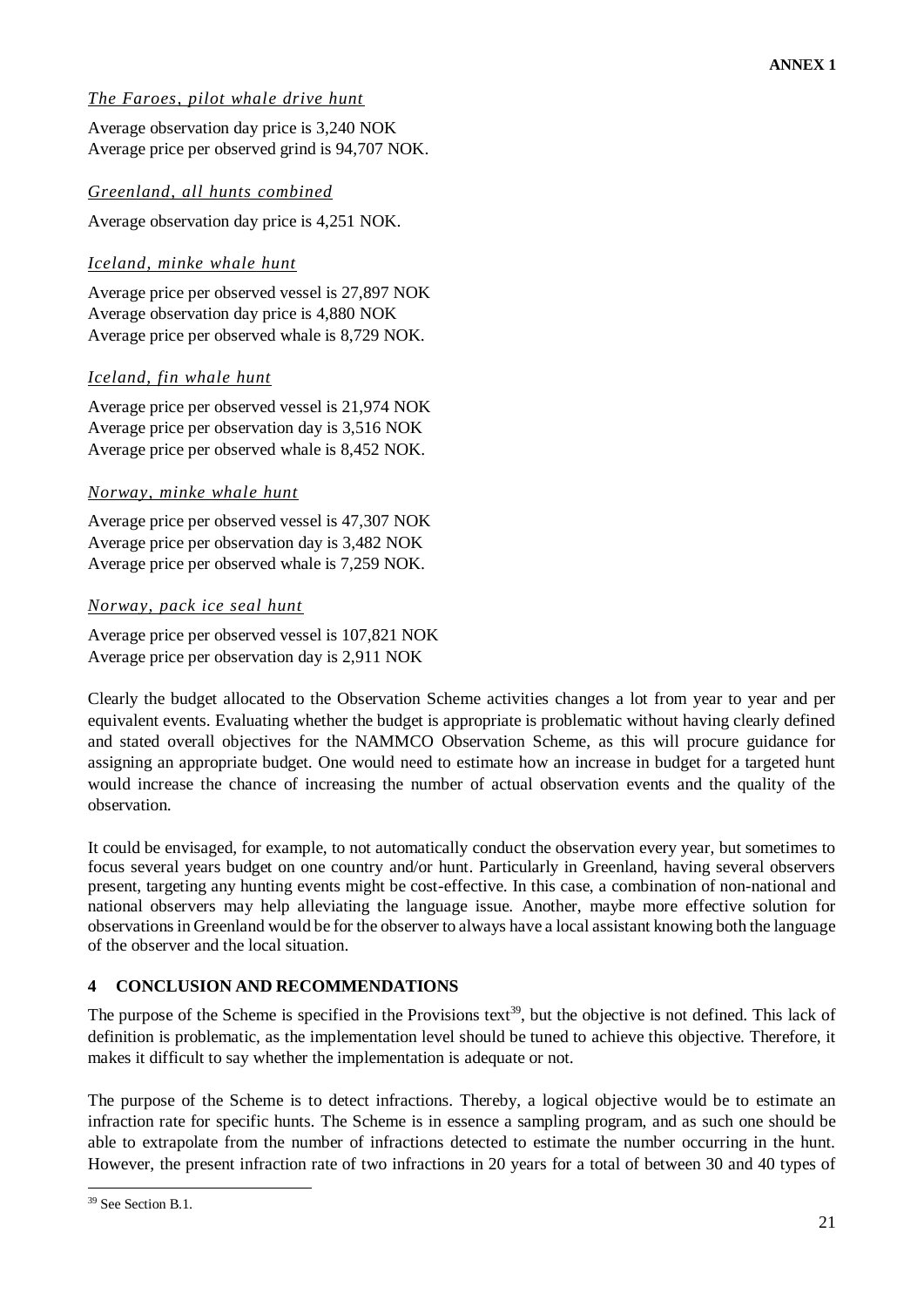hunting activities (depending on definition) and many actors involved seems unlikely low. This could point to an inadequacy of the present implementation of the Scheme for assessing reliable infraction rates.

We know from other sources, that infractions occur, and have for example been reported to the IWC Infraction Sub-Committee.

The reasons for this apparent inadequacy of the Observation Scheme in providing infraction rates which can be assumed to be reliable are likely many, including:

- The low overall and hunt specific coverage rates. The level of observation needed to achieve a reliable infraction rate per hunt must be seen in relation to the infraction rate. If the infraction rate is very low, then a very high observation rate is needed.
- The fact that the sampling is somewhat biased. For example, in some instance the observers only observe on vessels that agree to take them, or observation only occurs in spring/summer.
- The lack of detailed and systematic reporting for many observations, which makes it difficult to assess whether the observation is in fact carried out in a faithful, efficient and comprehensive manner.

For the Scheme to be unbiased, one has to ensure as a minimum that all hunting actors submit to being observed at any time. The reasoning being that hunters who are inclined to "cut corners" or who have the wrong equipment will not agree to being observed. There are of course practical difficulties with this (as noted above in 3.1.3), but it is the only way the Scheme can produce reliable results.

To solve some of the coverage rate and logistic problems, the possibility of using technology to monitor hunts should be investigated. Security video systems, remote electronic monitoring systems (multiple videos system used on fishing vessels to observe discard and by-catch) and GoPro cameras are some ideas. There might be resistance to "spying" like this, but on the other hand it is less intrusive than a human observer and would have high practical advantages, e.g. not having to take out a human observer and no language issues. The reading of the tapes could be performed by the observers and would provide them with occupation on their many "off" days. The Norwegian blue box seems to have been well accepted so maybe something like this would be feasible for some hunts.

#### *Recommendations*

- Define more precisely the objective (desired goal of achievements) and scope of the Observation Scheme for procuring better guidance to defining the appropriate level of coverage and the appropriate budget.
- An evaluation procedure should be developed, including a periodicity and a set of criteria. A day observation rate would be for example a better measure for on-board observation activity than the fleet observation rate, as it would reflect the fact that the vessels are observed only part of the season and would account for the time lost in transit.
- Observers and Parties should collect the data necessary for evaluating the Scheme. The data should be delivered annually by the parties for inclusion in a database at the Secretariat, thus facilitating any review of the Scheme.
- Define the units of observation for the different hunts and make sure that the relevant information is collected and submitted to the Secretariat, so a more precise evaluation is possible in the future.
- Consider being more flexible by not implementing observations activities every year and making a bigger effort possible in a certain year. The budget of the observation Scheme is limited, and this could allow more comprehensive effort on some hunts in some years, giving a better cost-efficiency.
- In relevant cases the setup of the scheme should be able to compare the observation rate between the different categories.
- Develop more standardised templates for observer and member countries reports for each type of hunts so the Secretariat is provided with the data allowing for a quantitative assessment of the implementation of the Scheme.
- For all regions, consider the possibility of the observer doing other tasks when no hunting takes place.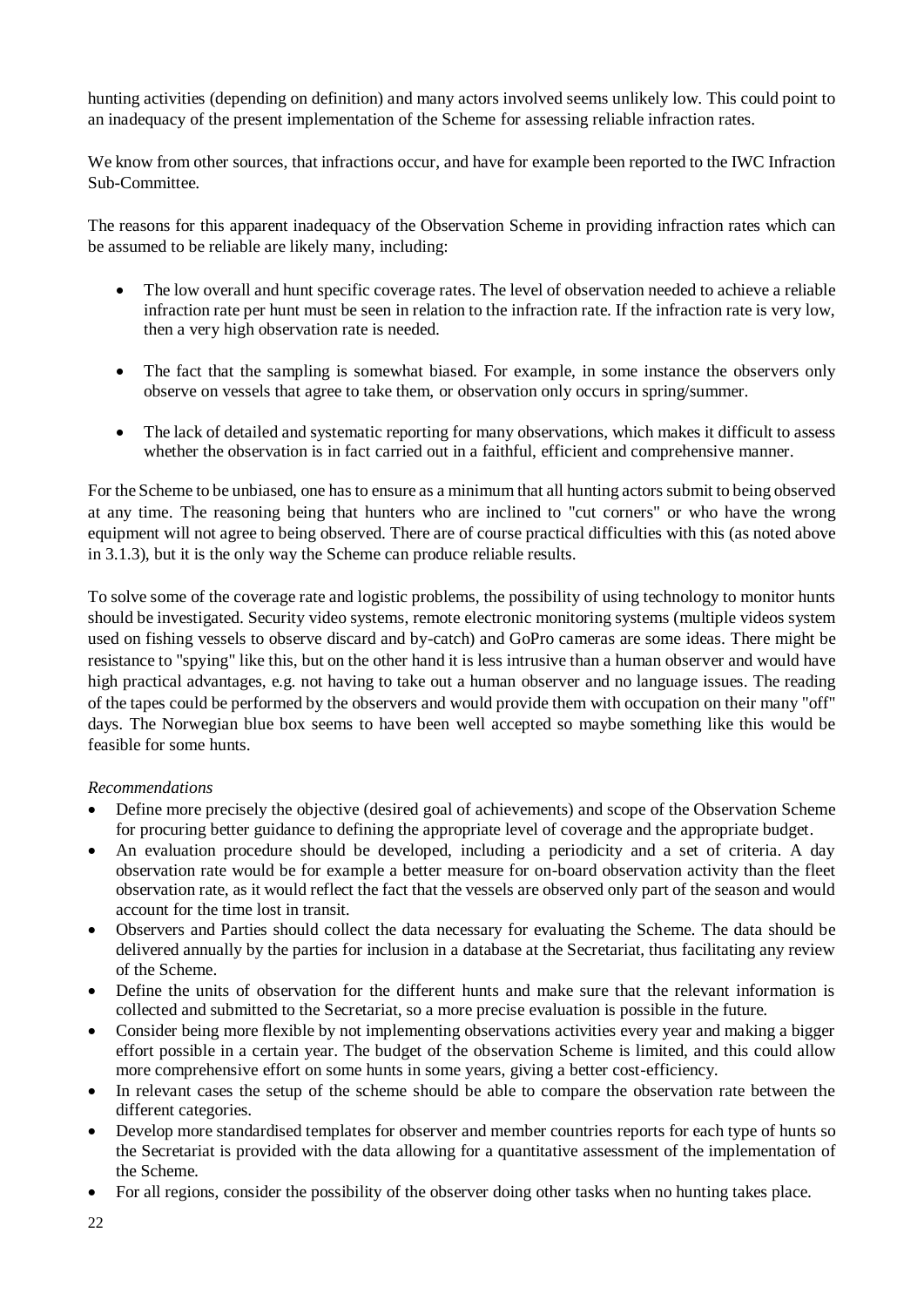- That the Secretariat keep a precise and updated record of hunting activities in NAMMCO countries, also in years were there is no observation, to facilitate future evaluations of the Scheme.
- The observation mandate should be better defined through the control lists (drive hunts and sealing activities, should encompass the observation of the kill of individual animals to gain some information on the compliance to the legal killing procedure).
- Compare results of the NAMMCO observation and that of the national inspection for specific hunts and season, to see whether they differ and thus indicating some possible issues.
- Encourage that observers are placed on different platforms in one season.
- Implement a random check of whether on-board observers are aware of safety issues and safety measures.